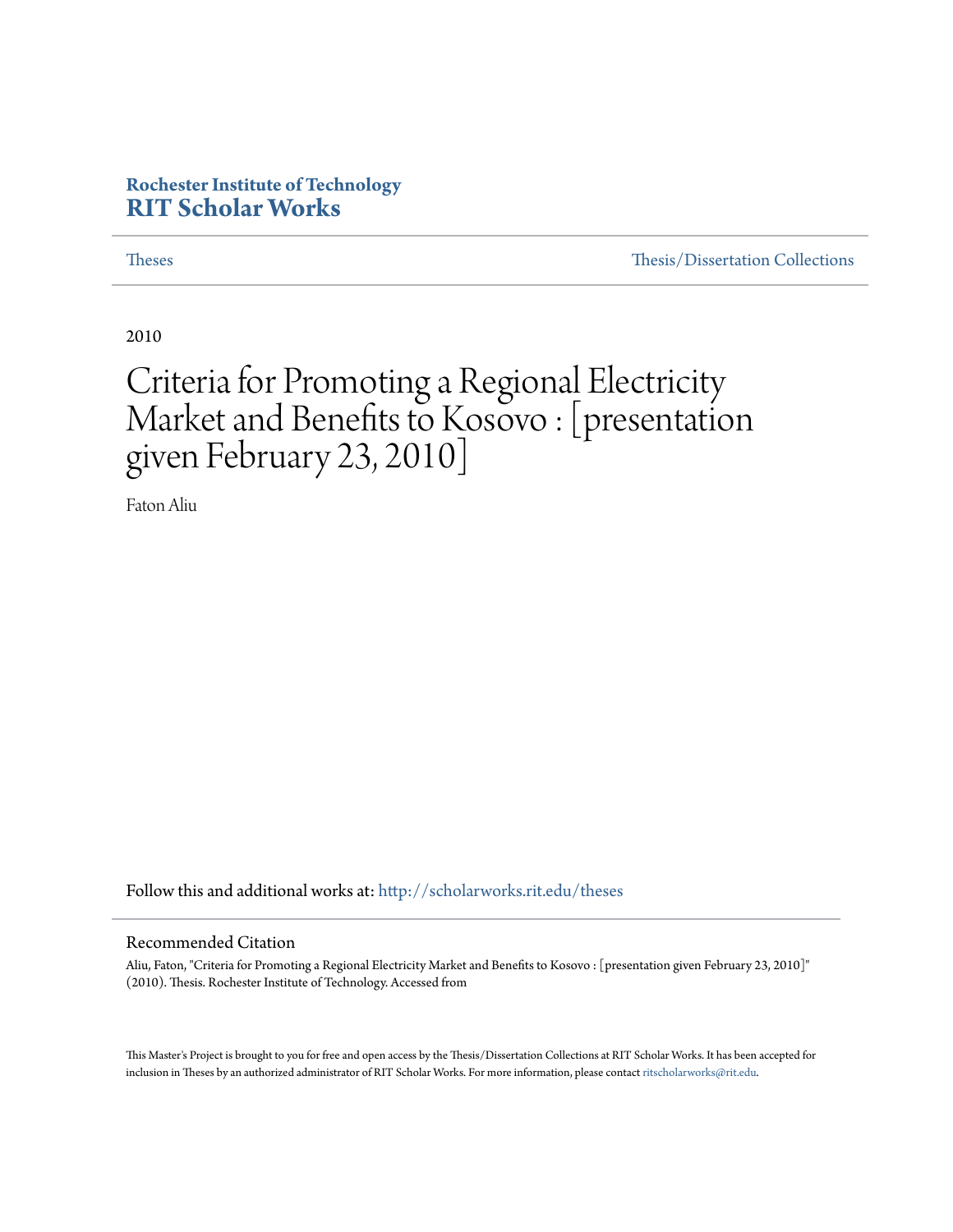**AMERICAN UNIVERSITY IN KOSOVO***in partnership with* **ROCHESTER INSTITUTE OF TECHNOLOGY Center for Multidisciplinary Studies** Master of Science Degree in Professional StudiesService Management

## **CRITERIA FOR PROMOTING A REGIONAL ELECTRICITY MARKET AND BENEFITS TO KOSOVO**

March 12<sup>th</sup>, 2010

Presenter: Faton ALIU, M. Sc. Candidate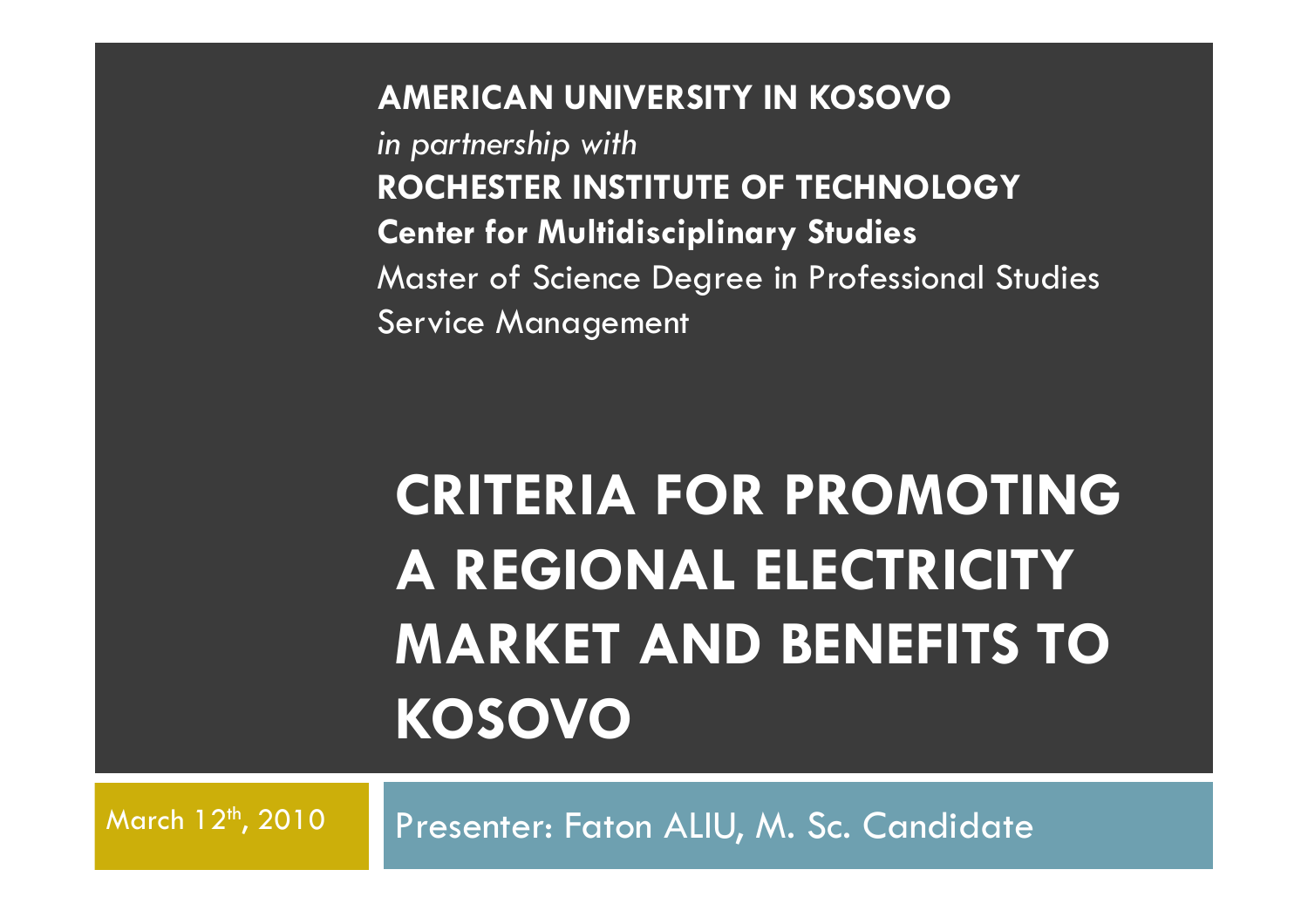#### Agenda

- $\square$  Problem introduction and background
- $\Box$  Treaty-Energy Community
- $\Box$  Criteria for establishing electricity market
- $\Box$  KOSTT participation on regional mechanisms
- $\square$  Regional Market Operations and Mechanisms
- □ Conclusion and recommendation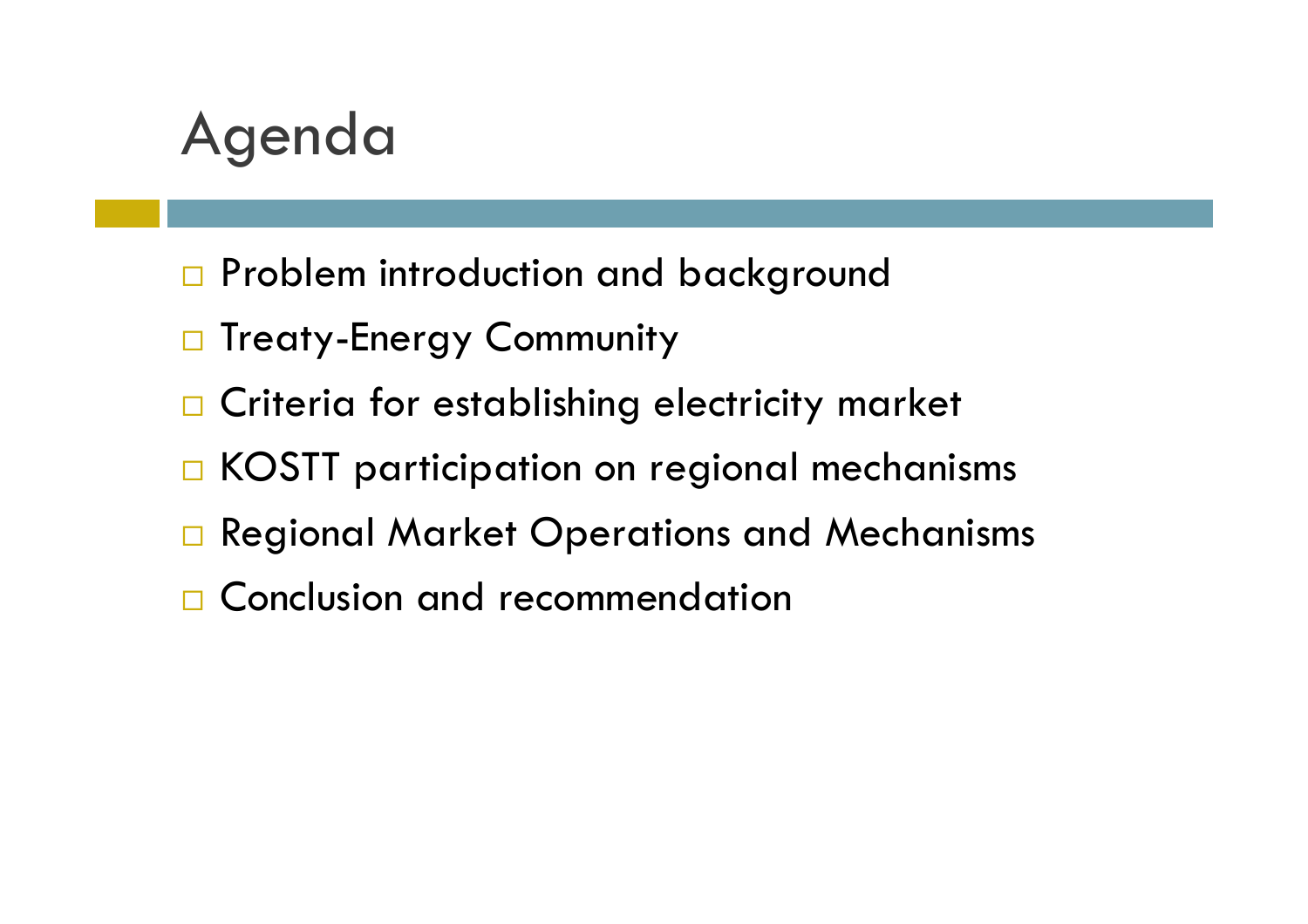#### Introduction

- □ This capstone project gives a general background of electricity markets with developments in Europe and especially Southeast Europe (SEE) for meeting the criteria for promoting a more integrated regional electricity market.
- $\Box$  This project also particularly considers certain interconnections (existing and proposed) case studies:
- Albania's transmission connections with Montenegro,
- Kosova's transmission connections with Albania,
- Italy's transmission (submarine) connections with Montenegro, Albania and Croatia.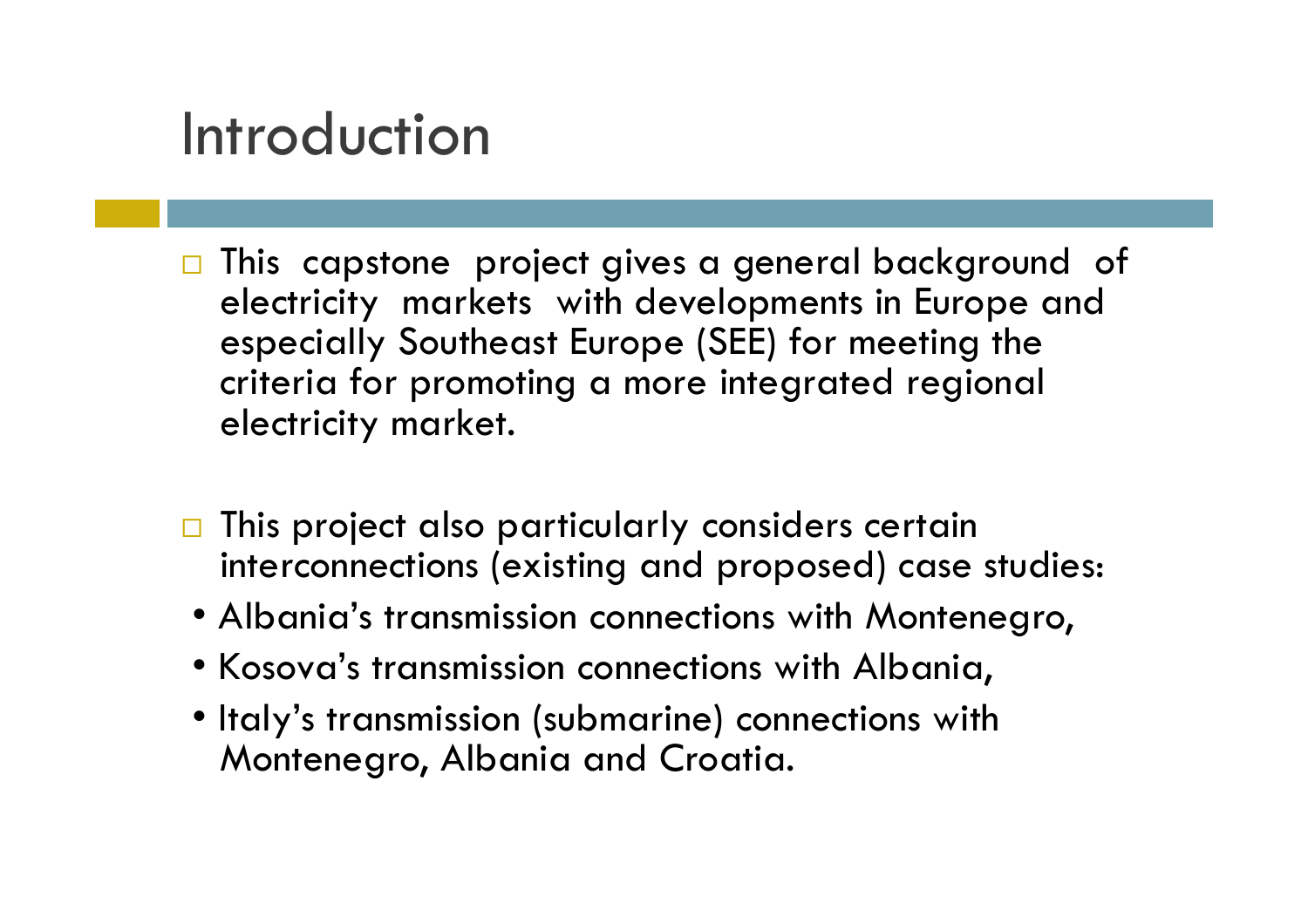#### Market liberalization in Europe



Kosovo - Signatory Party – Implementation of "Acquis Communautaire "

Source: KOSTT j.s.c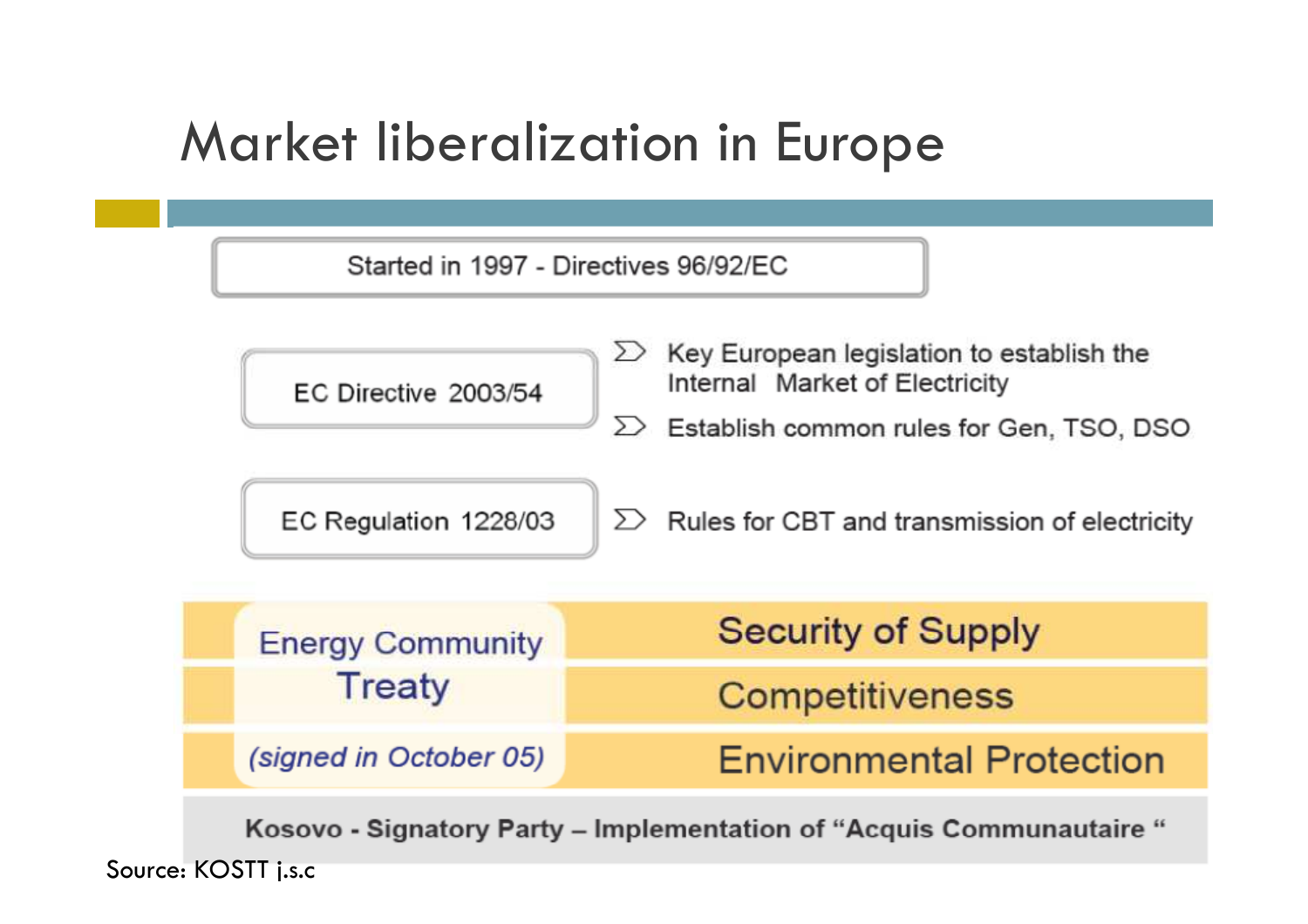## Treaty-Energy Community

 $\Box$  Objectives of the treaty

- ensuring stability and attract investments
- security of supply of energy
- optimized use of energy sources
- optimized future investments

The final objective is integration of the region into the internal energy market of the European Community.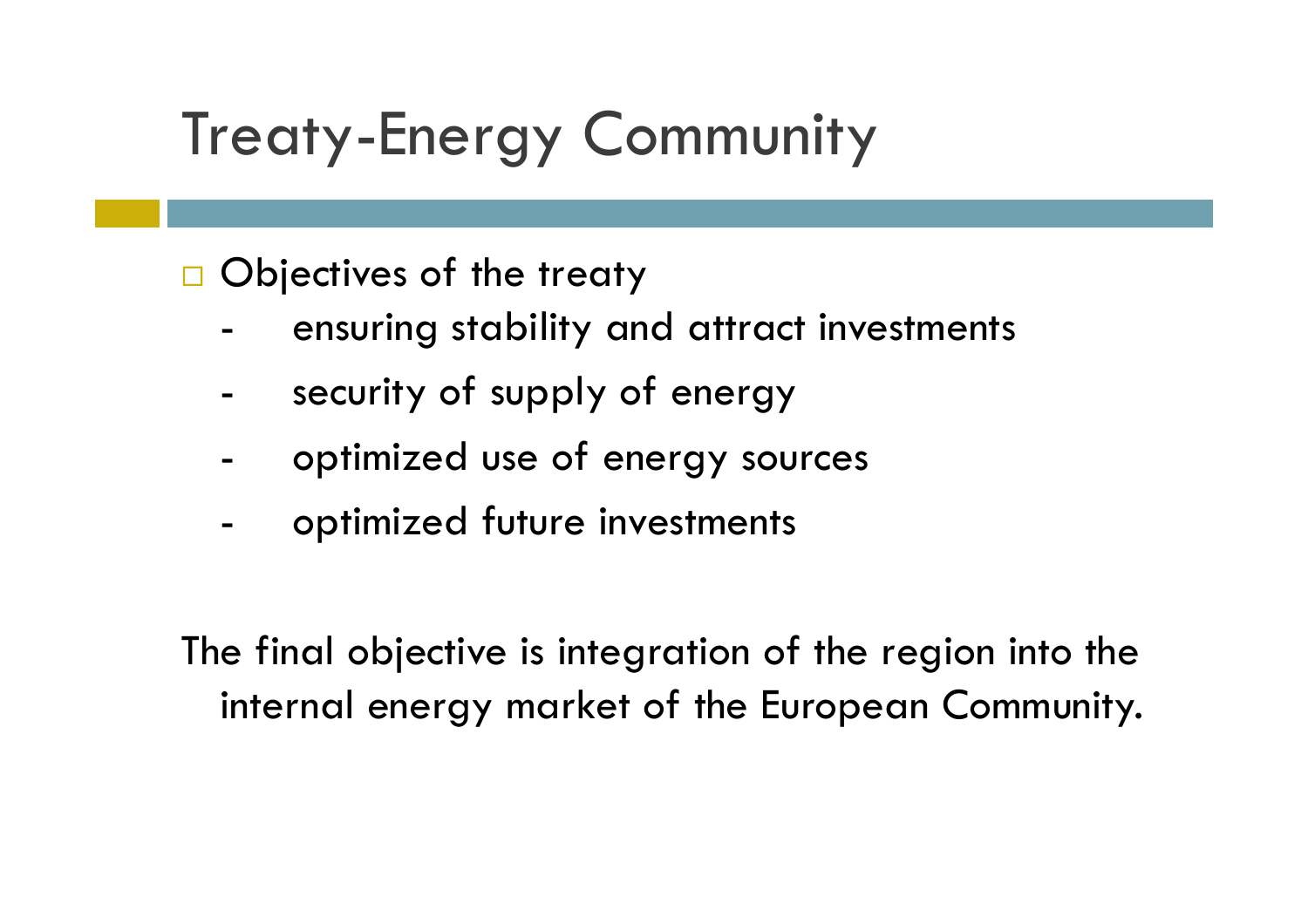### Kosovo and Treaty

- □ In 2002, UNMIK on behalf of Kosova signed the MoU on SEE Regional Energy Market and its revision on 2003
- $\Box$  Following the regional requirements, on June 2004, Kosova has developed and approved the primary legislation on energy in line with the EU Directives and Regulations
	- $\blacksquare$  Law on Energy 2004/8
	- $\blacksquare$  Law on Electricity 2004/10
	- $\blacksquare$  Law on Energy Regulator 2004/9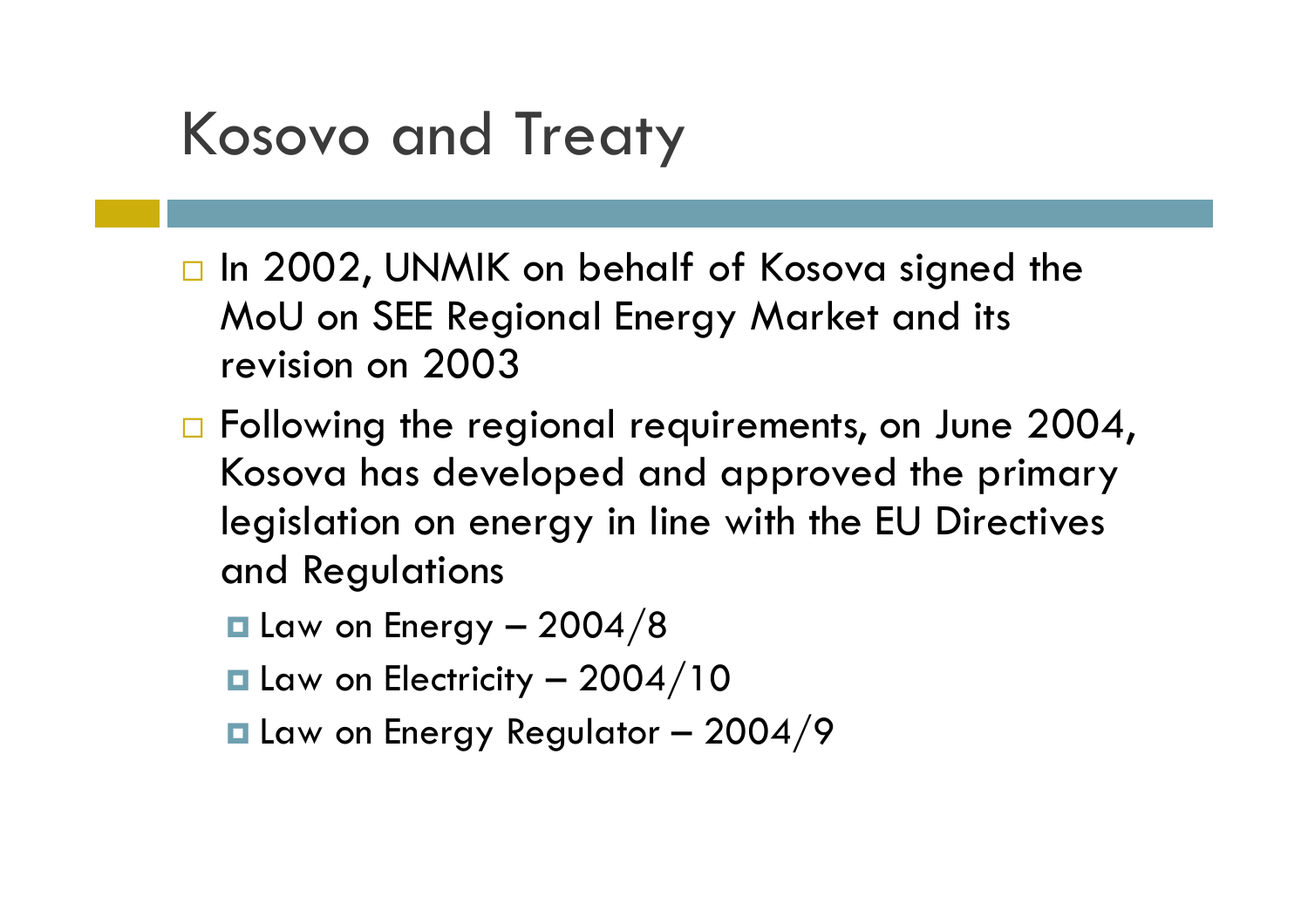Criteria for establishing electricity market

- 1. Supply and demand conditions,
- 2. Trading Mechanisms,
- $\,$  . Physical capabilities of transmission lines,
- 4. Electricity related legal and regulatory issues,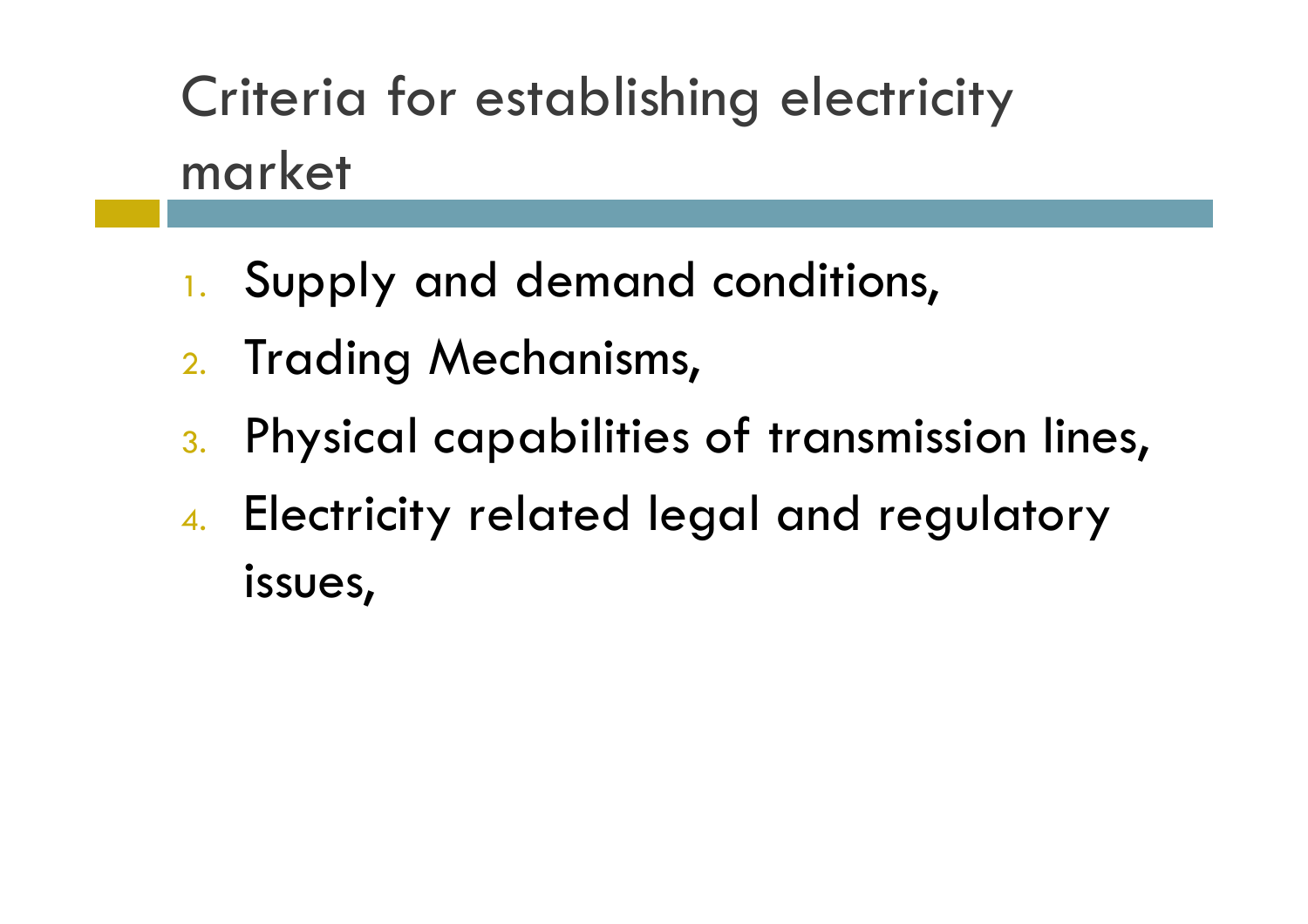Criteria for establishing electricity market

- 5. Increase of generation capacities in region,
- 6.Electricity market prices and tariffs,
- 7. Third Party Access to use the network, and
- 8. Environmental issues and renewable energy sources.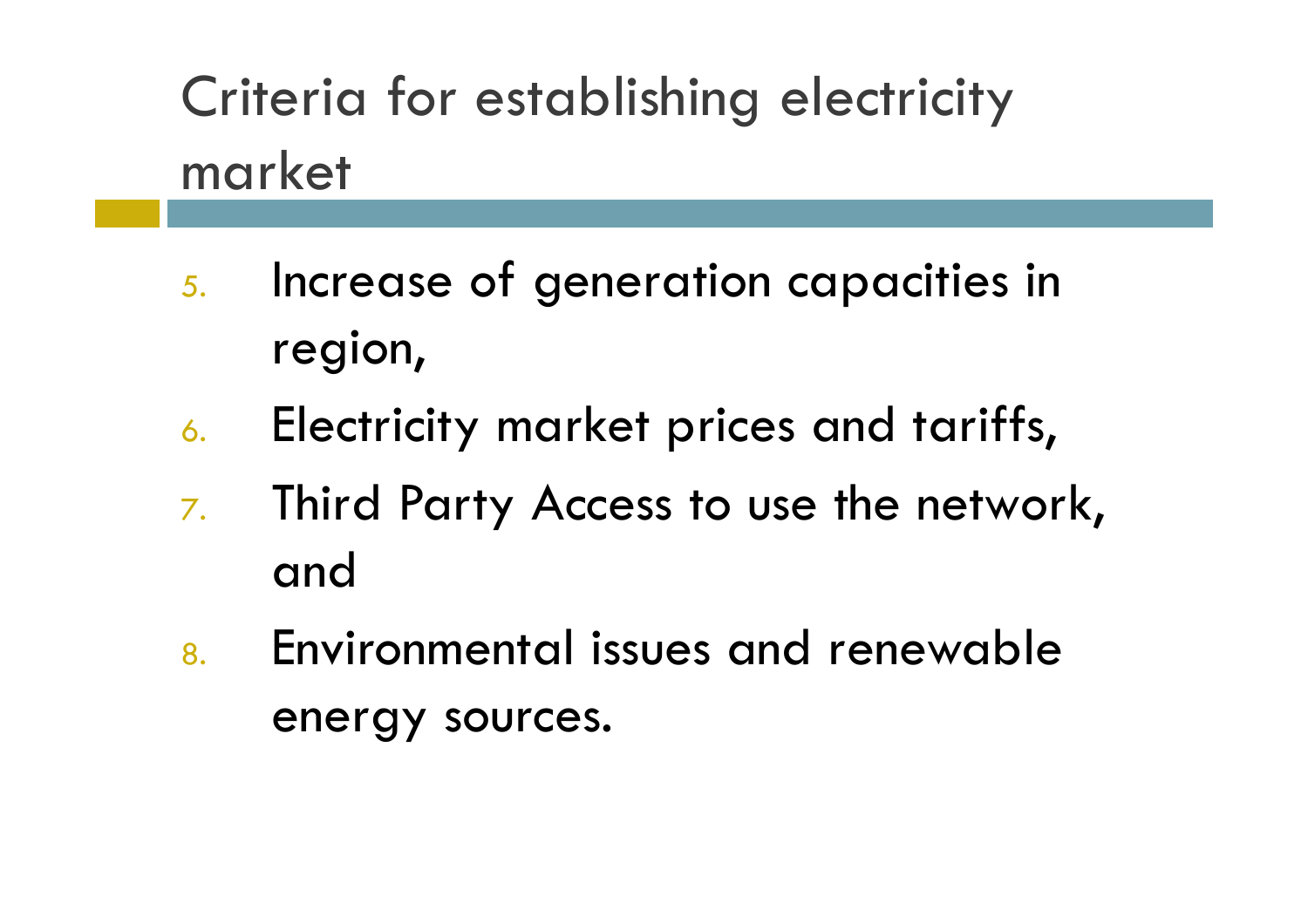### Kosovo TSO - KOSTT

KOSTT j.s.c is the Kosova Electricity Transmission, System and Market Operator.

Appointed by the Ministry of Energy and Mining and licensed by the Energy Regulatory Office pursuant to the provisions of the primary and secondary Kosova legislation, KOSTT j.s.c became a licensed entity for the Transmission System Operation and for the Market Operation, in October 2006.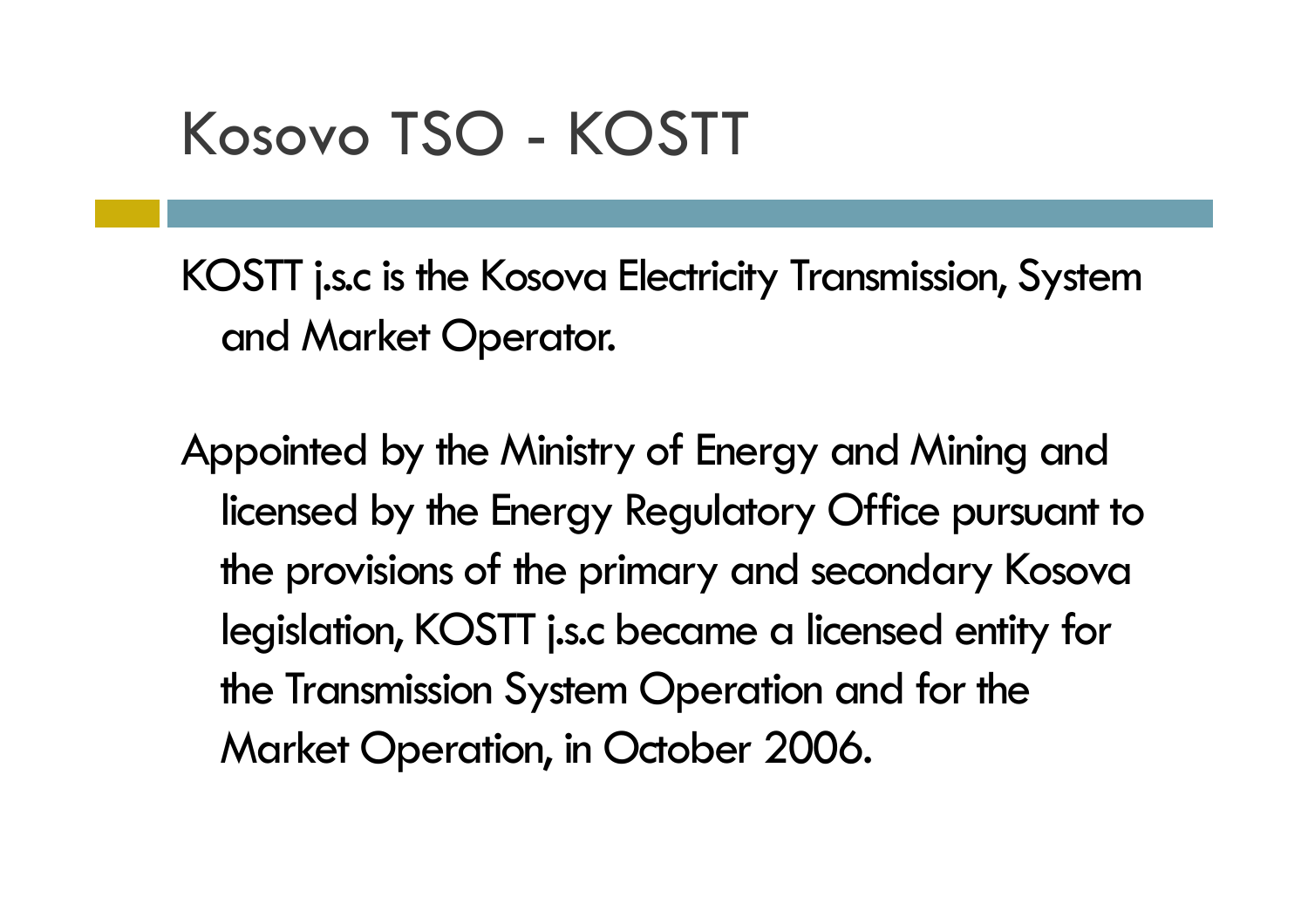## KOSTT participation on regional mechanisms

- $\square$  Dispute between KOSTT and EMS
- $\Box$  Inter-TSO compensation mechanism (transit compensation)
- $\square$  Congestion Management (capacity allocation)
- □ Regional Balancing Mechanism
- Wholesale regional Market
- $\square$  Commercial and Legal Issues
- $\square$  Effects on the Market Development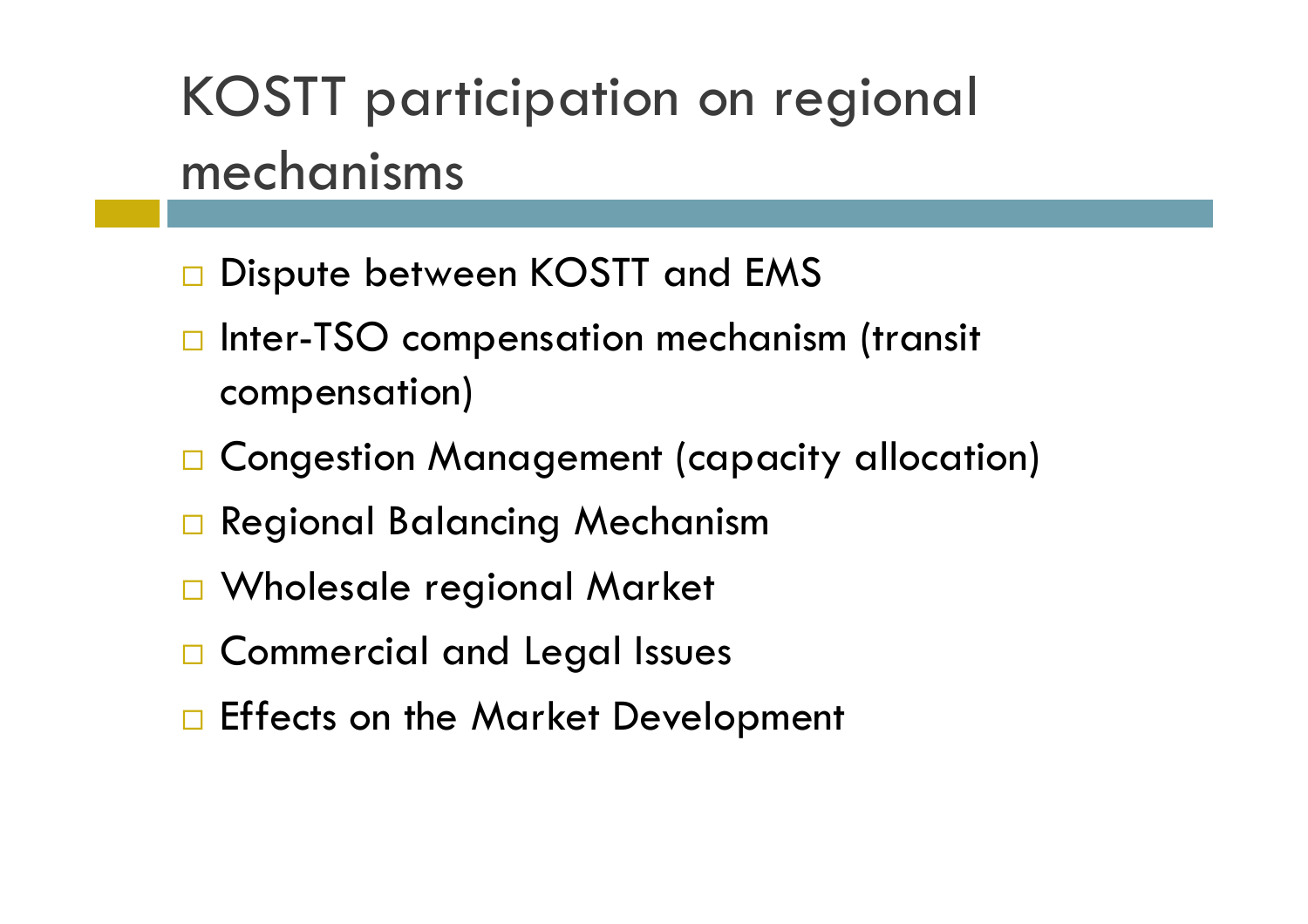#### Regional Market Operations and Mechanisms Existing Kosova  $\Box$ SEE I REPUBLIKËS SË KOSOVËS 2009 Interconnection Lines PRENTINA MALI I ZI **SERBIA LEGIENDA** KURR  $-1.40000$ Lignin **LABINE** To emission TO-ANNIE Th-230000 **SHOIPERIA** The more To miding Country 110 kV line 220 kV line 400 kV line **ALBANIA**  $\theta$  $\theta$ **MACEDONIA** 2 (out of operation)  $\mathbf{0}$  $\mathbf{I}$ **MONTENEGRO**  $\theta$  $\mathbf{1}$  $\theta$ **ZIONALINE I SERVINER DIE PLANERUM AFAILINTÉ SERBIA**  $2<sup>1</sup>$  $\mathbf{1}$  $\mathbf{1}$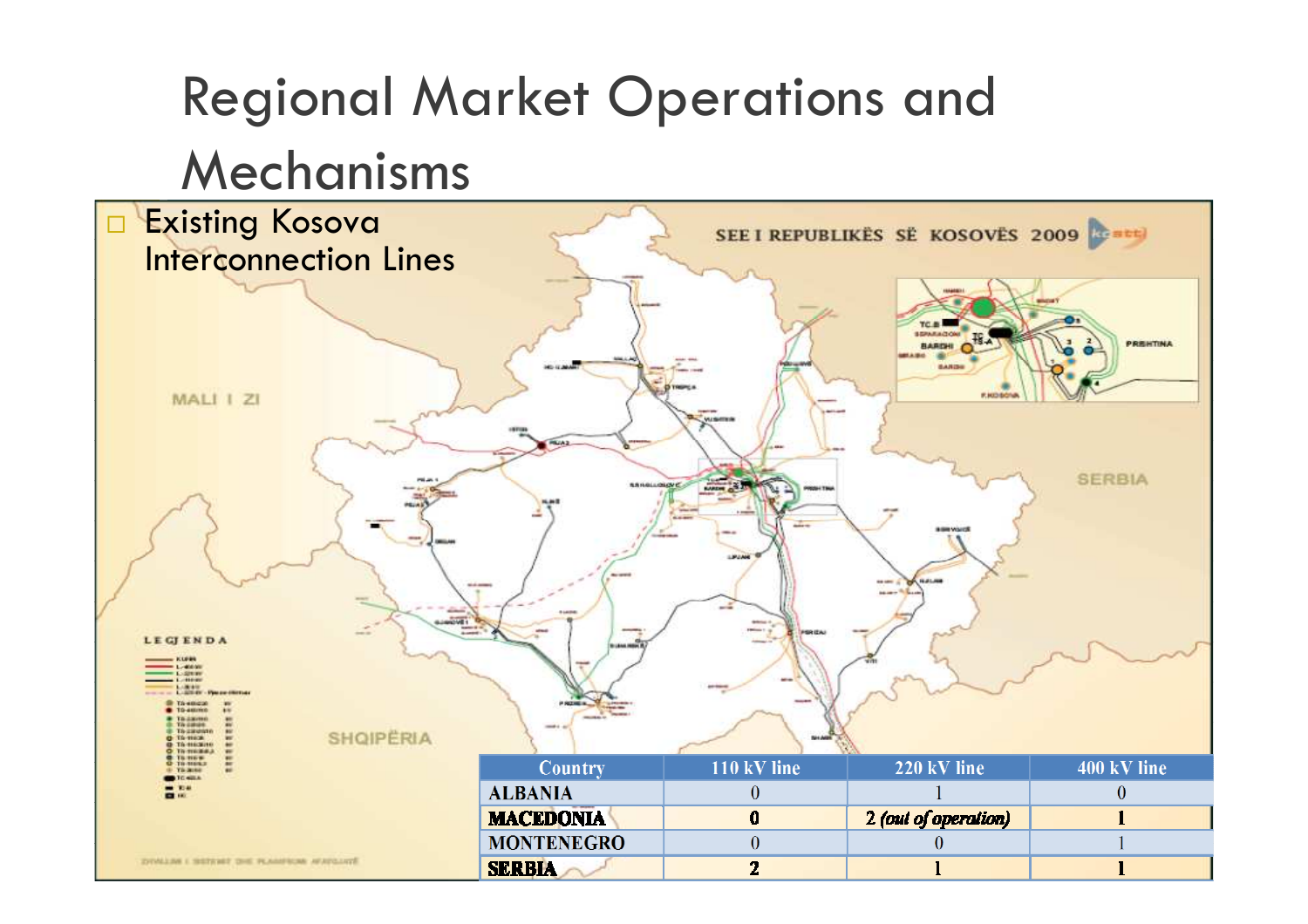#### **FYROM – ALBANIA INTERCONNECTION**

□ A 400-kV interconnection line between Manastir (MK) and Elbasan (AL) is being considered. This line is supposed to be a part of the backbone of Corridor 8, a foreseen gas, oil and energy connection between the Adriatic and the Black Sea.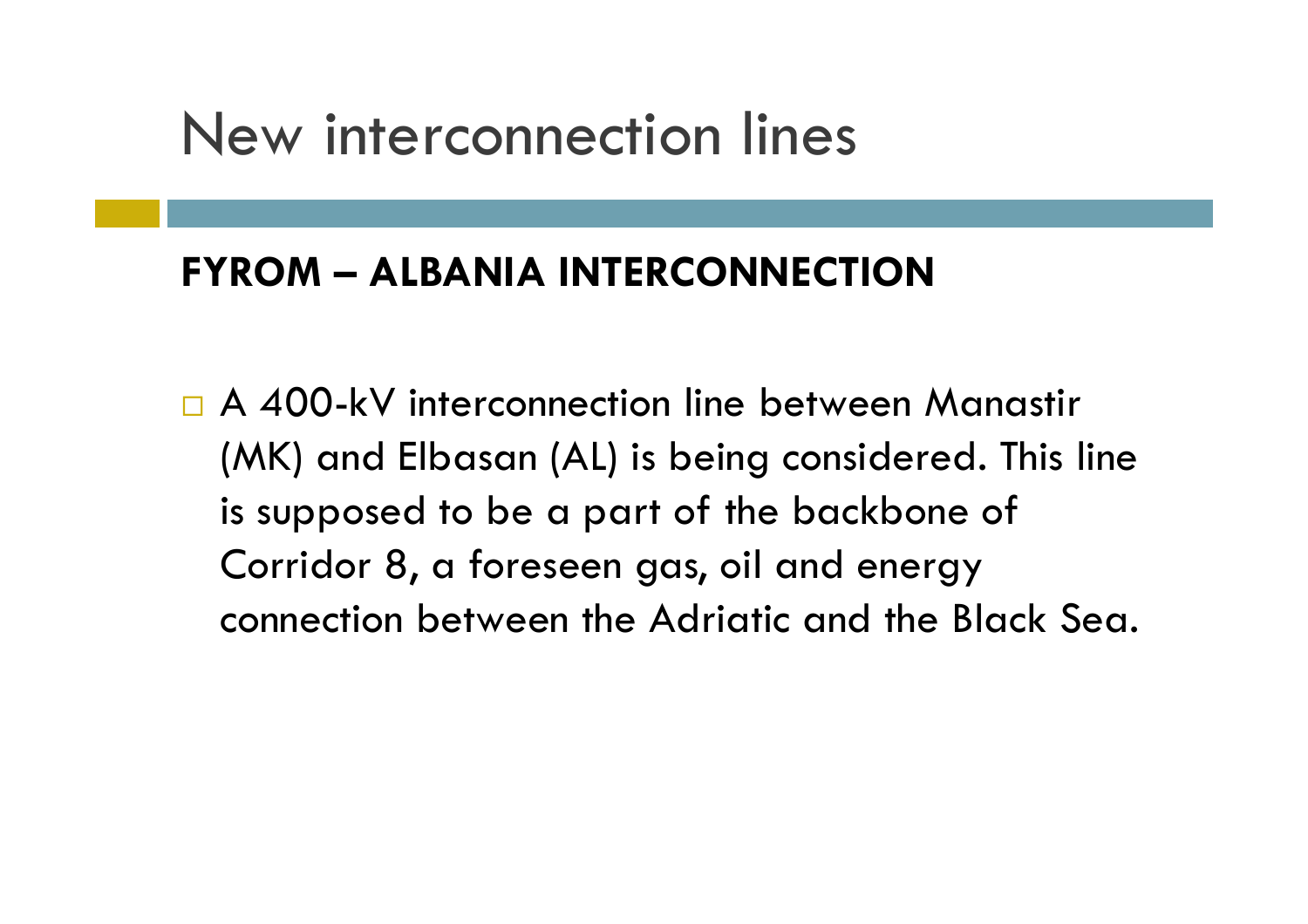#### **MONTENEGRO – ITALY INTERCONNECTION**

- A 500-kV HVDC submarine cable (thermal capacity 1000 MW) between Tivat (ME) and Villanova (IT) is being planned. "Agreement for carrying out the preliminary project and proceeding to the implementation phase of the new undersea interconnections between transmission grids of Italy and Montenegro" was signed (end of 2008).
- $\Box$  Feasibility and technical studies have been completed and a new study - on the reinforcements required on the Montenegro transmission system – has been launched in 2008.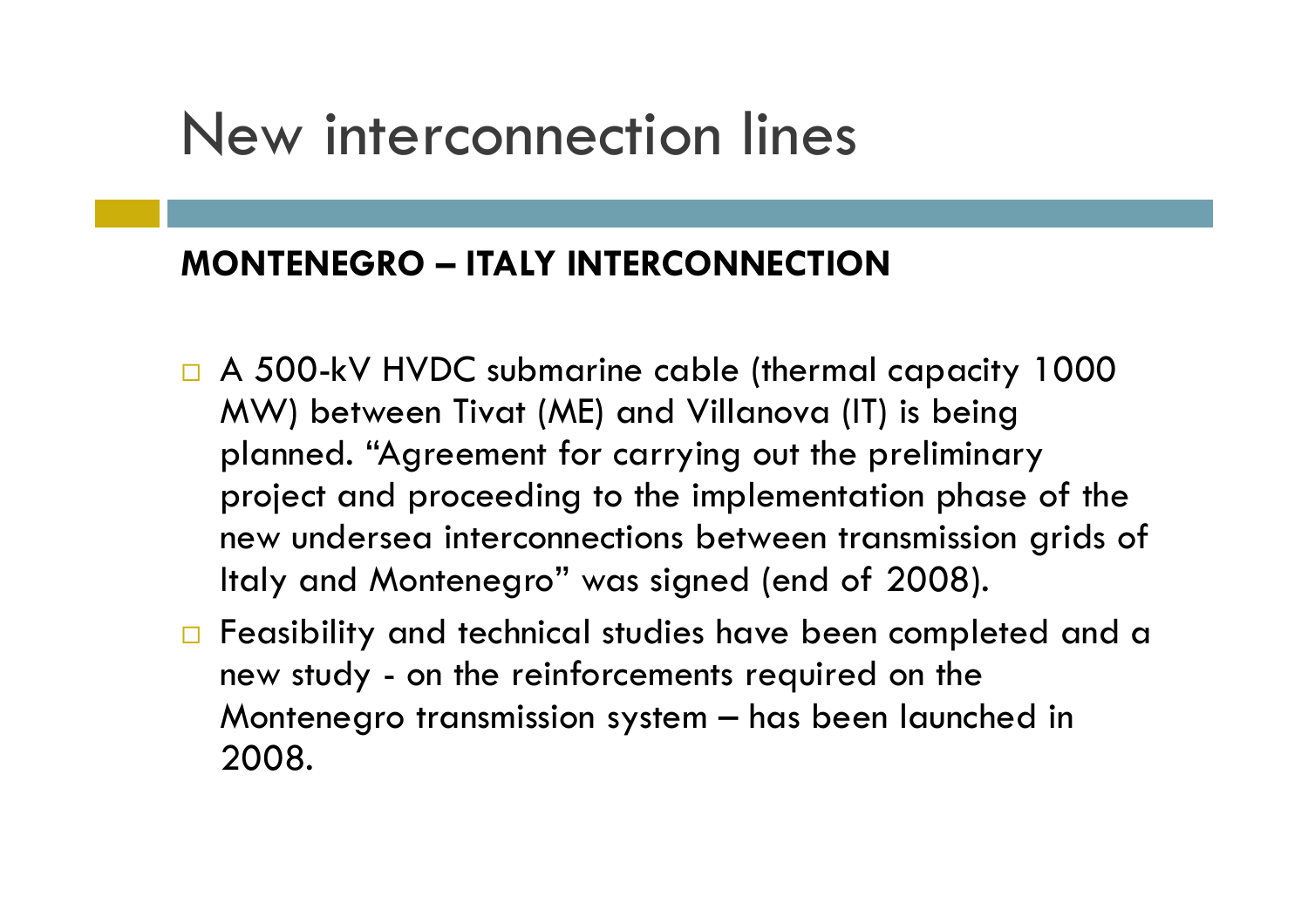#### **ALBANIA – MONTENEGRO INTERCONNECTION**

 A 400-kV-line between Tirana (AL) and Podgorica (ME) is under construction. This interconnection line establishes a stiff connection of Albania with its neighbors and allows the safe operation of the Albanian system also under emergency conditions. The transmission line between Tirana and Podgorica will represent a valuable asset for Albania and constitute an important missing link in the regional power network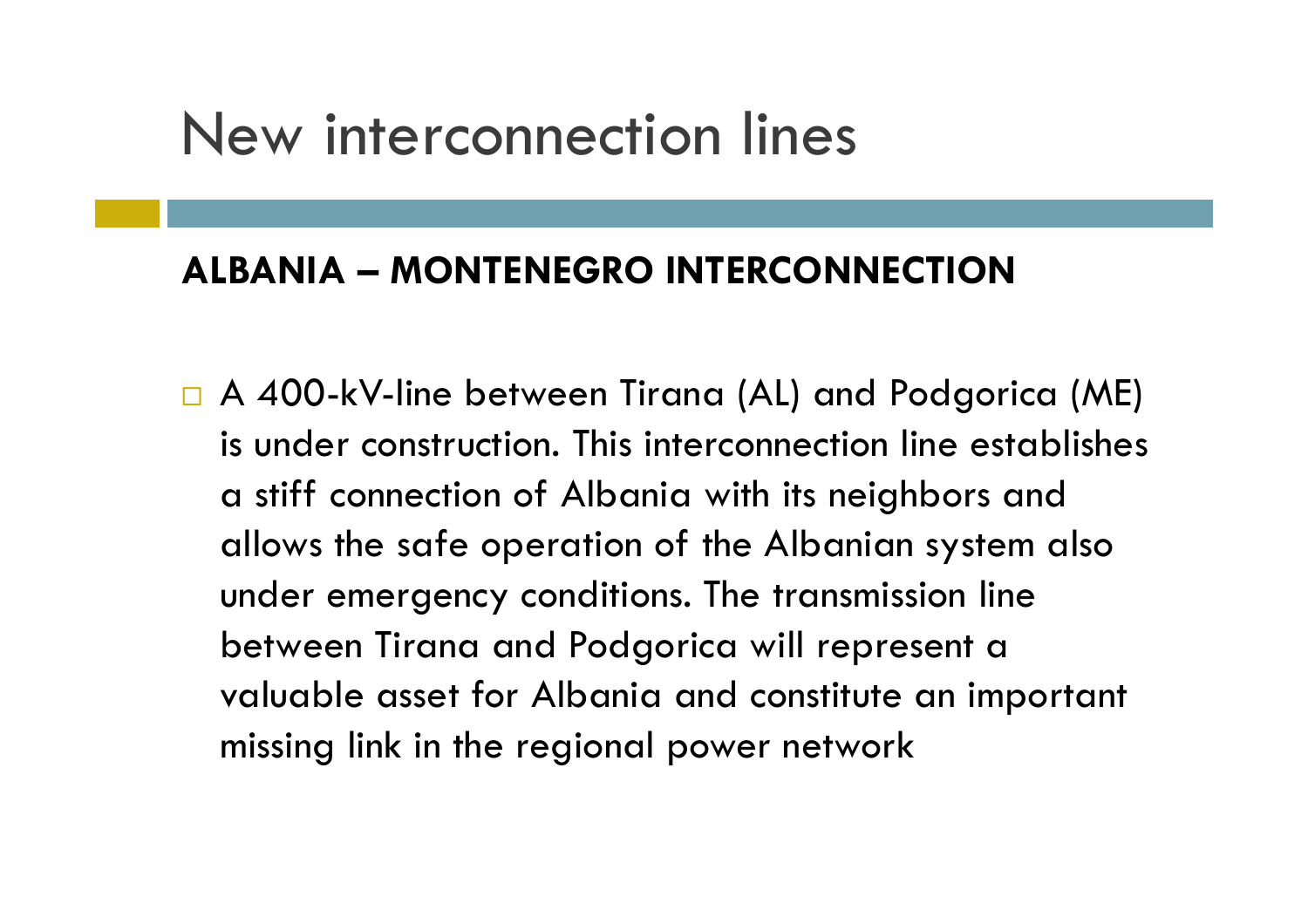#### **KOSOVA-ALBANIA**

- **Construction of the OHL 400 kV line from the 400/220/110 kV "Tirana 2" (Albania) substation to "Kosova B" (Kosovë) substation:** Construction of the line expected to start in 2010 and end 2012. The German Government committed funds during intergovernmental negotiations with Kosova in September 2008 and with Albania in October 2008 within
- □ The scope of Financial Cooperation; KfW is currently engaged in financing negotiations to provide Development Loans to Kosova and Albania; the construction expected to start in 2009 and end in 2012.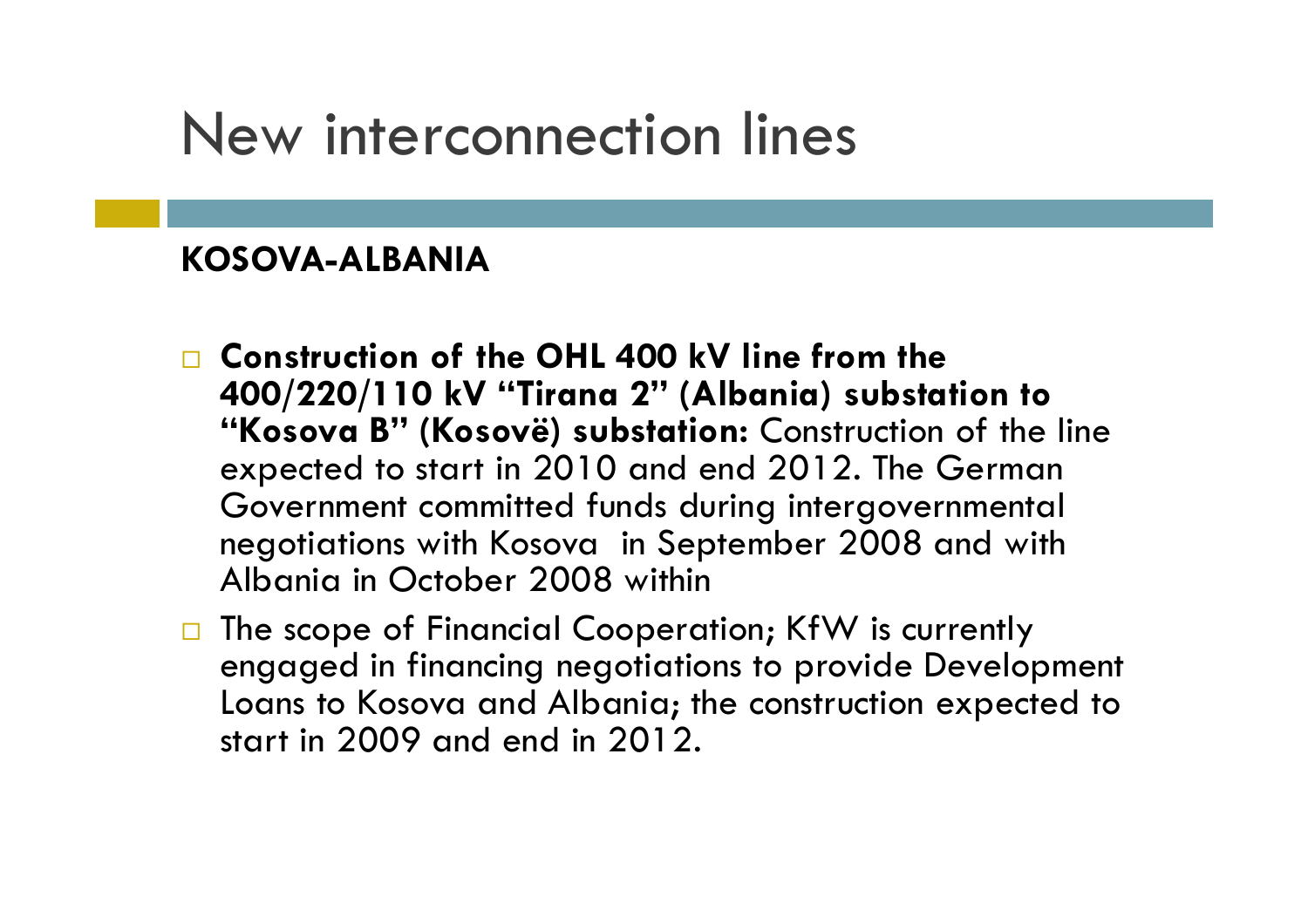## Current electricity trading in SEE

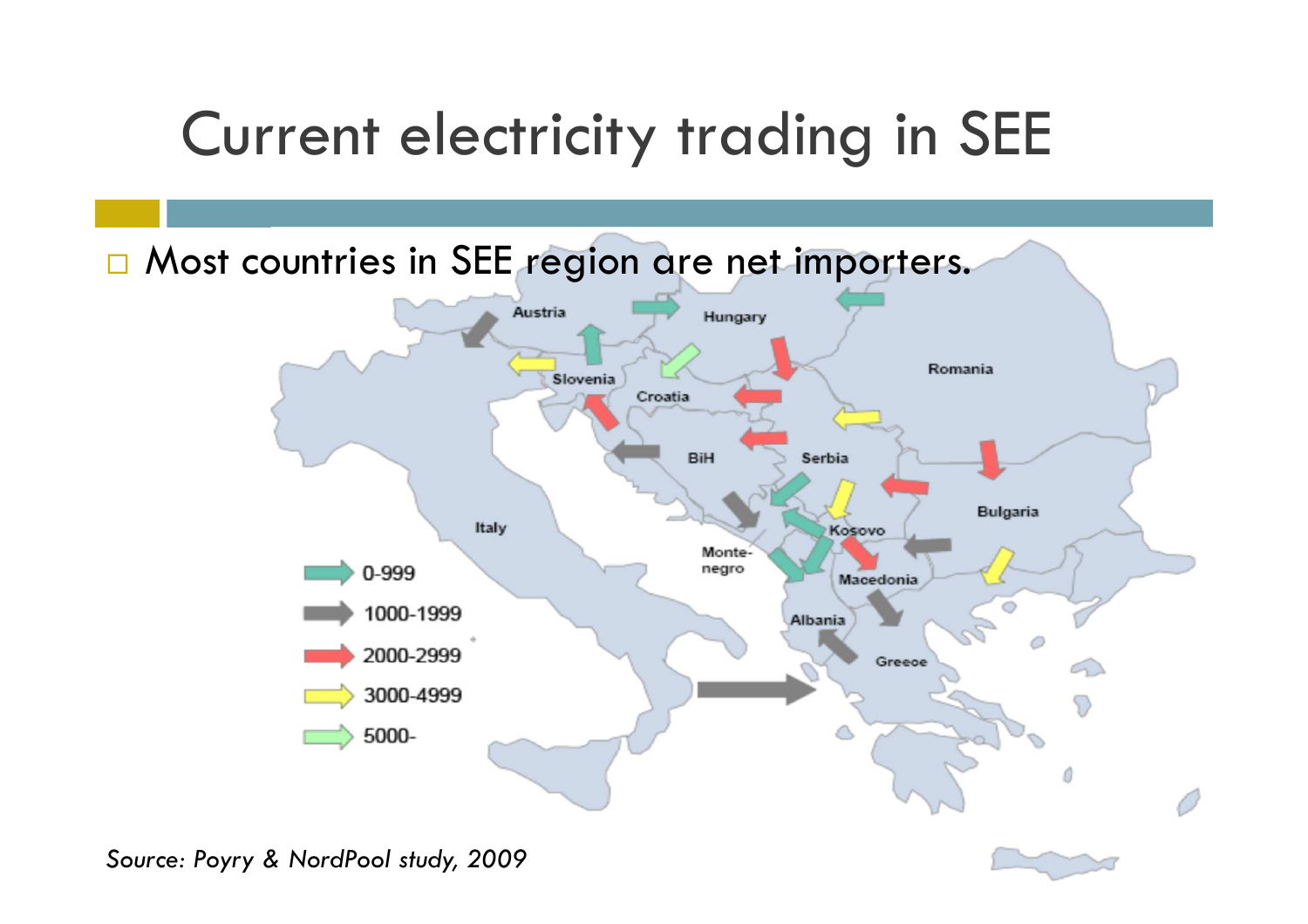### Current electricity trading in SEENet generation capacity in 2008



Generation Capacity in 2008

*Source: ENTSO-E (UCTE Memo 2008) and KOSTT*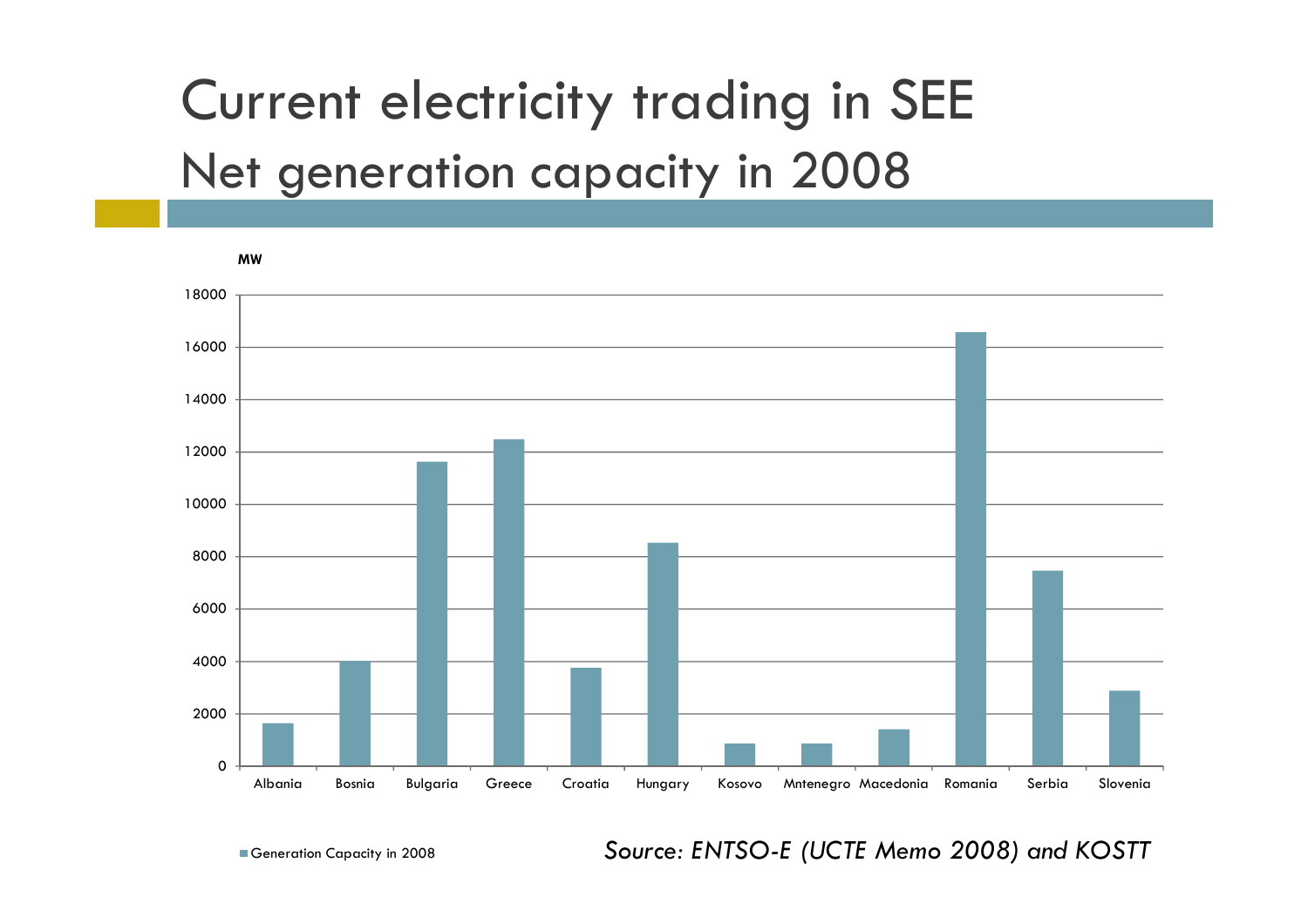#### Current electricity trading in SEE

Consumption and net import (+)  $/$  net export (-) in 2008  $\,$ 



*Source: ENTSO-E (UCTE Statistical Yearbook) and KOSTT*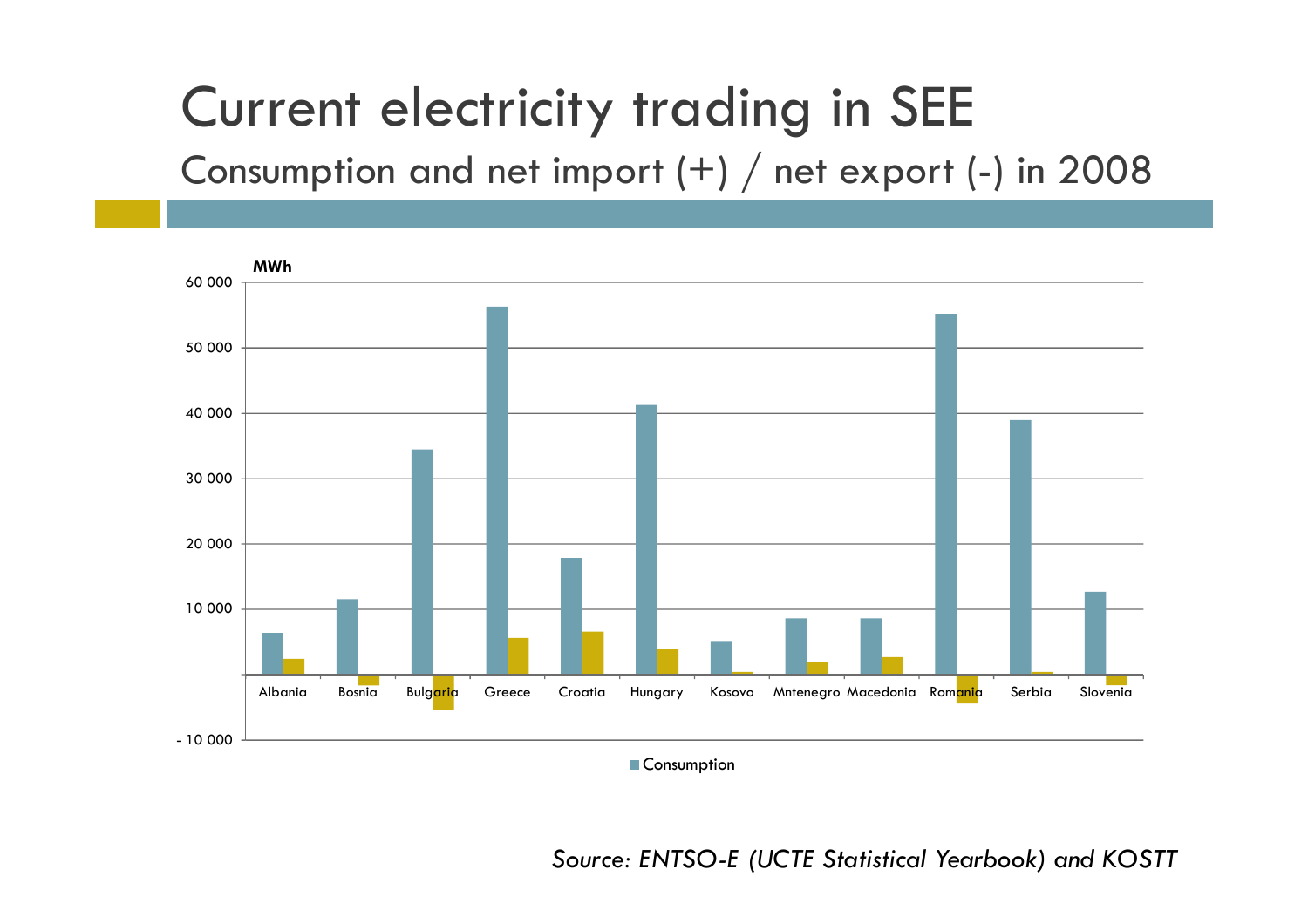## Historic energy exchange in SEE

| <b>South</b><br><b>East</b><br><b>Europe</b> | 2003    | Import/Export Import/Export Import/Export Import/Export<br>2006 | 2007    | 2008    | <b>Consumption</b><br>2008 |
|----------------------------------------------|---------|-----------------------------------------------------------------|---------|---------|----------------------------|
| <b>Countries</b>                             |         |                                                                 | GWh     |         |                            |
| <b>Albania</b>                               | - 926   | $-1305$                                                         | - 2 830 | $-2431$ | 6380                       |
| <b>Bosnia</b>                                | 933     | 2 1 0 8                                                         | 601     | 1 650   | 11 575                     |
| <b>Bulgaria</b>                              | 5 5 8 0 | 7737                                                            | 4 4 6 3 | 5 3 4 4 | 34 453                     |
| Greece                                       | $-2156$ | $-4215$                                                         | $-4366$ | $-5611$ | 56 310                     |
| Croatia                                      | $-3902$ | $-5672$                                                         | $-6343$ | $-6578$ | 17861                      |
| Hungary                                      | $-6937$ | $-7214$                                                         | $-3984$ | $-3905$ | 41 284                     |
| <b>Kosovo</b>                                | $-397$  | $-284$                                                          | $-266$  | $-418$  | 5 1 5 6                    |
| Mntenegro                                    | $-2523$ | $-1735$                                                         | $-2650$ | $-1894$ | 8 6 4 3                    |
| <b>Macedonia</b>                             | $-935$  | $-1796$                                                         | $-2483$ | $-2717$ | 8643                       |
| Romania                                      | 1989    | 4 2 4 9                                                         | 2 0 8 6 | 4 4 3 3 | 55 217                     |
| <b>Serbia</b>                                | $-233$  | - 39                                                            | $-147$  | $-425$  | 38 982                     |
| Slovenia                                     | - 151   | $-229$                                                          | $-426$  | 1 5 9 4 | 12 686                     |

*Note: In 2003, net export of Serbia, Montenegro and Kosovo was aggregated as a single block – the sharing is done proportionally based on the values of 2006, 2007 and 2008. Net import is presented as negative (-), net export as positive (+).*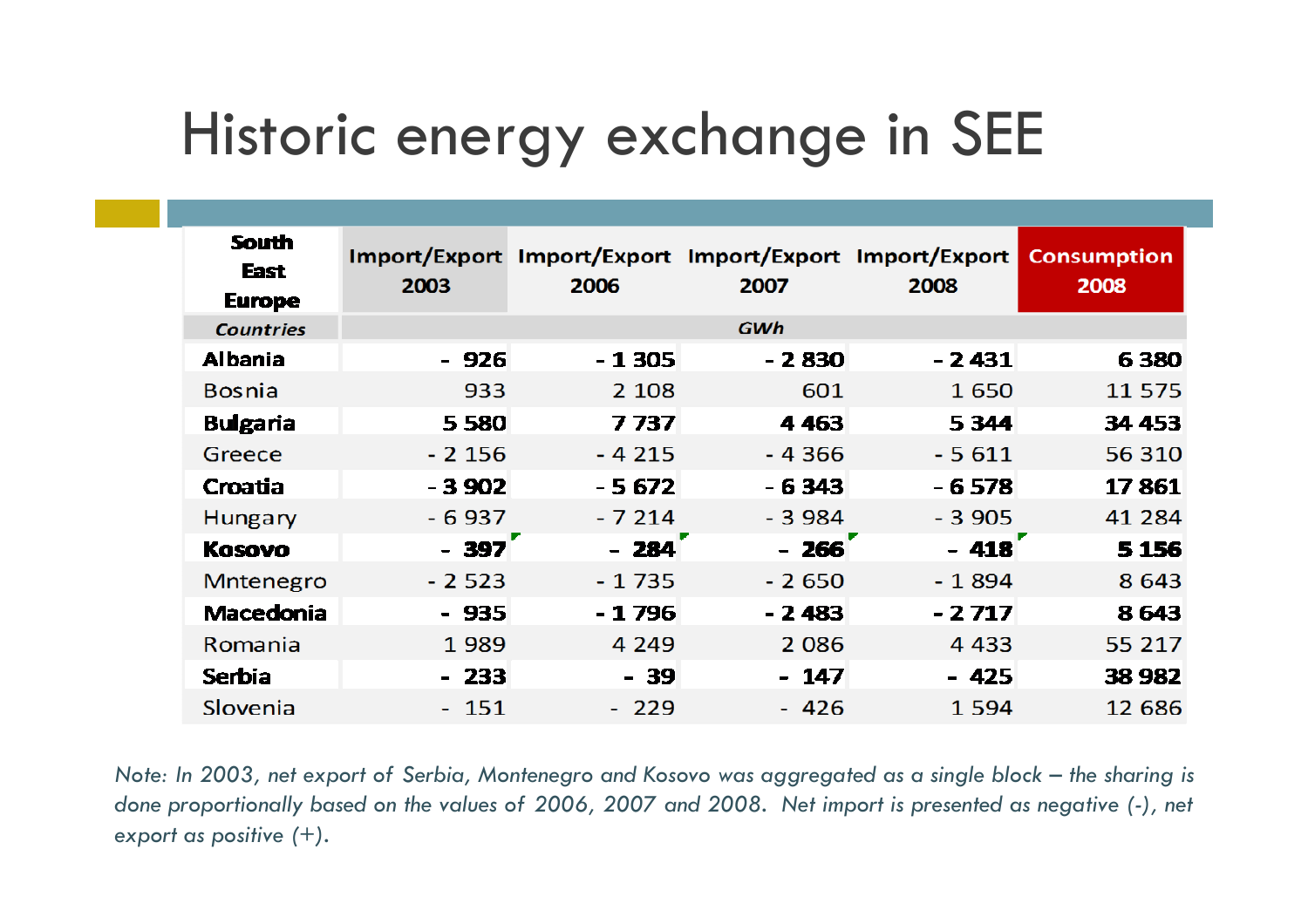#### Graphical presentation of SEE

#### exchanges

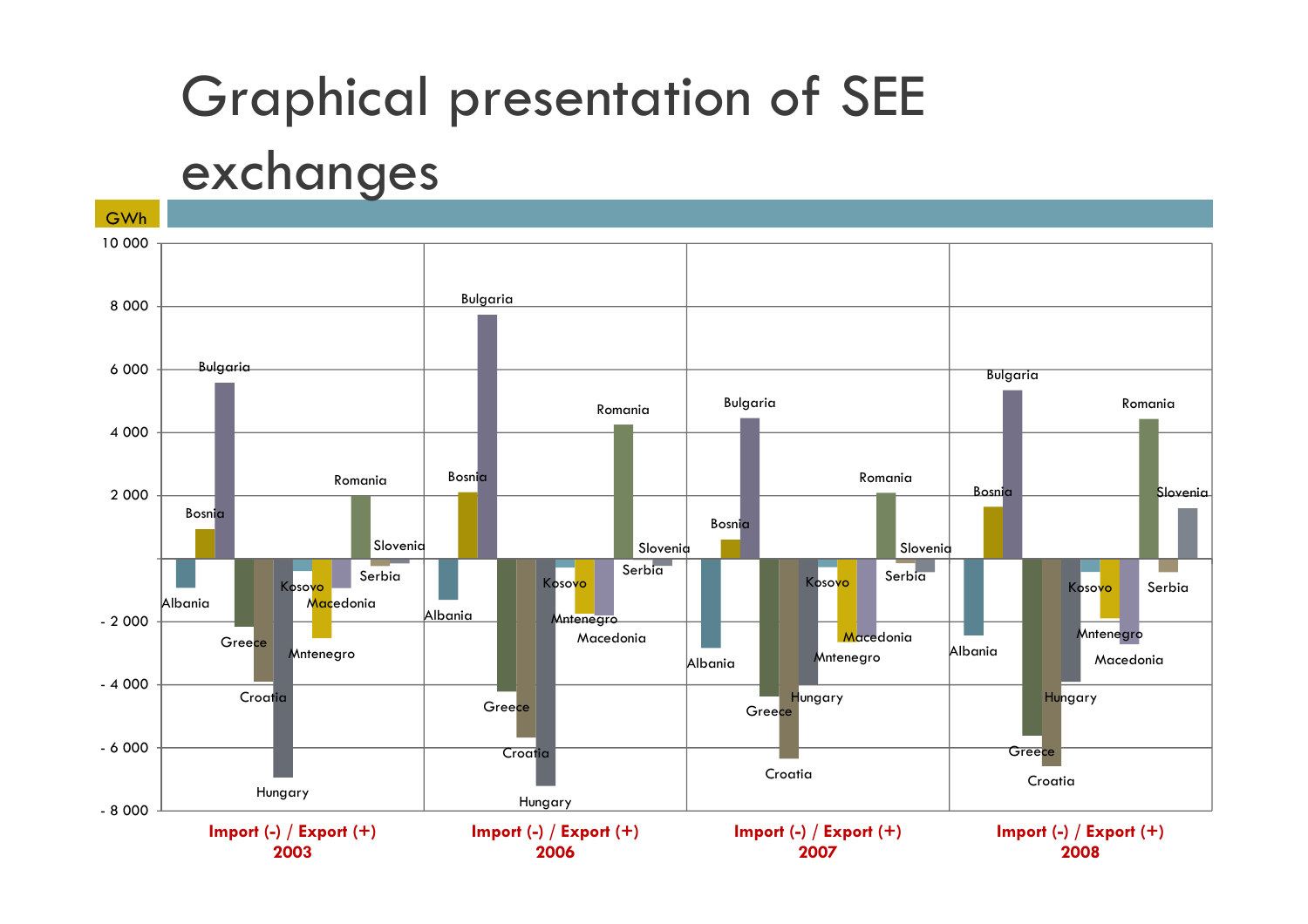## Actual SEE Exchanges: present and projected

| <b>South East Europe</b> | <b>Import/Export 2019</b> |           |                    |  |  |
|--------------------------|---------------------------|-----------|--------------------|--|--|
|                          |                           |           |                    |  |  |
| <b>Scenarios</b>         | <b>Low Growth</b>         | Reference | <b>High Growth</b> |  |  |
| <b>Countries</b>         |                           |           | <b>GWh</b>         |  |  |
| <b>Albania</b>           | $-2456$                   | $-3070$   | $-3684$            |  |  |
| <b>Kosovo</b>            | 5 2 7 2                   | 4 3 9 4   | 3515               |  |  |
| Montenegro               | $-2025$                   | $-2531$   | $-3038$            |  |  |
| <b>Macedonia</b>         | $-3287$                   | $-4109$   | $-4930$            |  |  |
| <b>Serbia</b>            | 1 3 9 5                   | 1744      | 2 0 9 3            |  |  |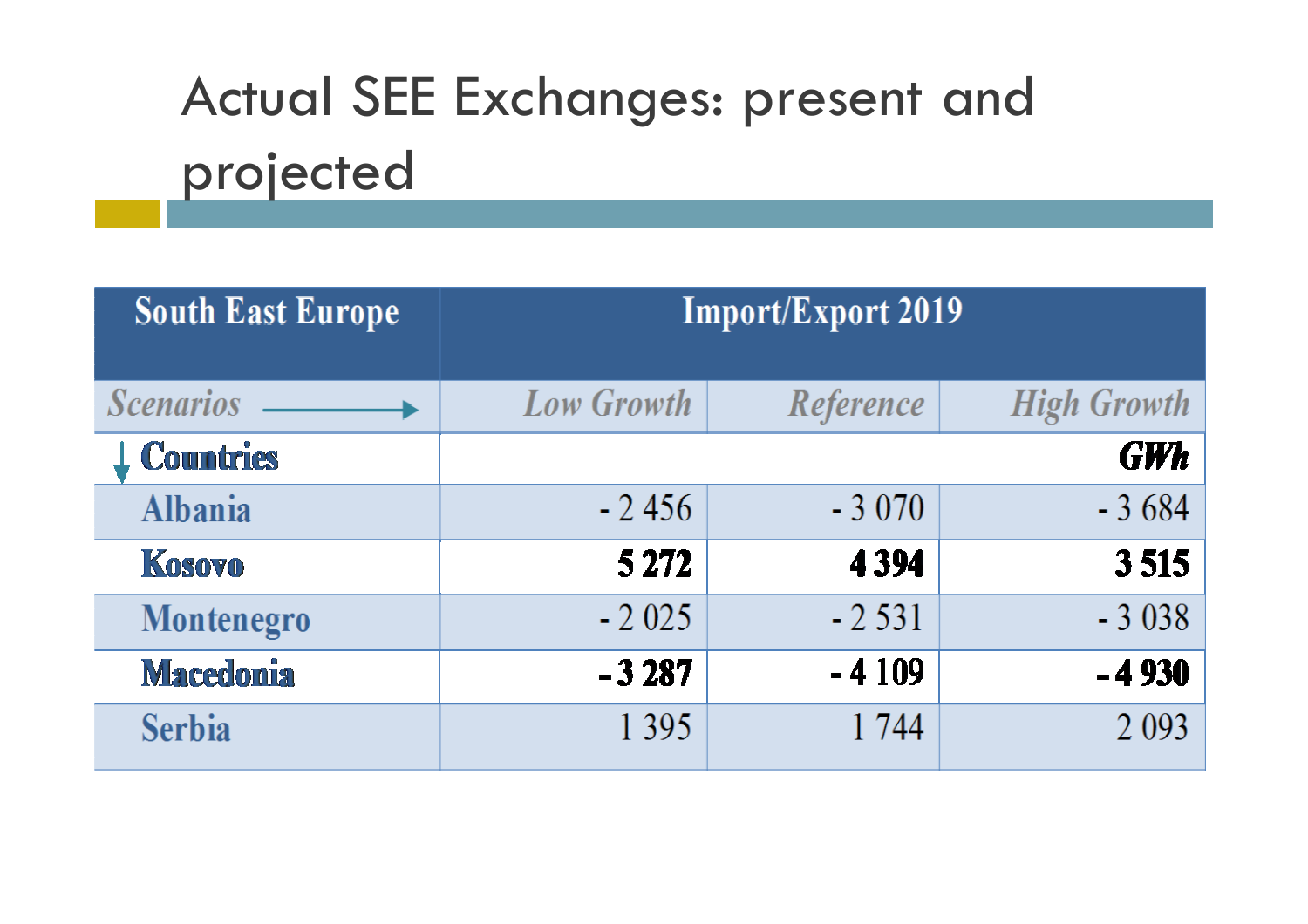### Conclusion

Three most important criteria:

- 1.Supply and demand conditions,
- $2.$ Trading Mechanisms,
- 3.Physical capabilities of transmission lines.
- $\Box$ From 15 planned projects, only one to be delayed
- $\Box$  About1000 MW of new generation capacity are foreseen to be built in Kosovo until 2019
- $\Box$  Albania foresees new capacity of 132 MW until 2019
- $\Box$ KOSTT (Kosova) disputes with EMS (Serbia)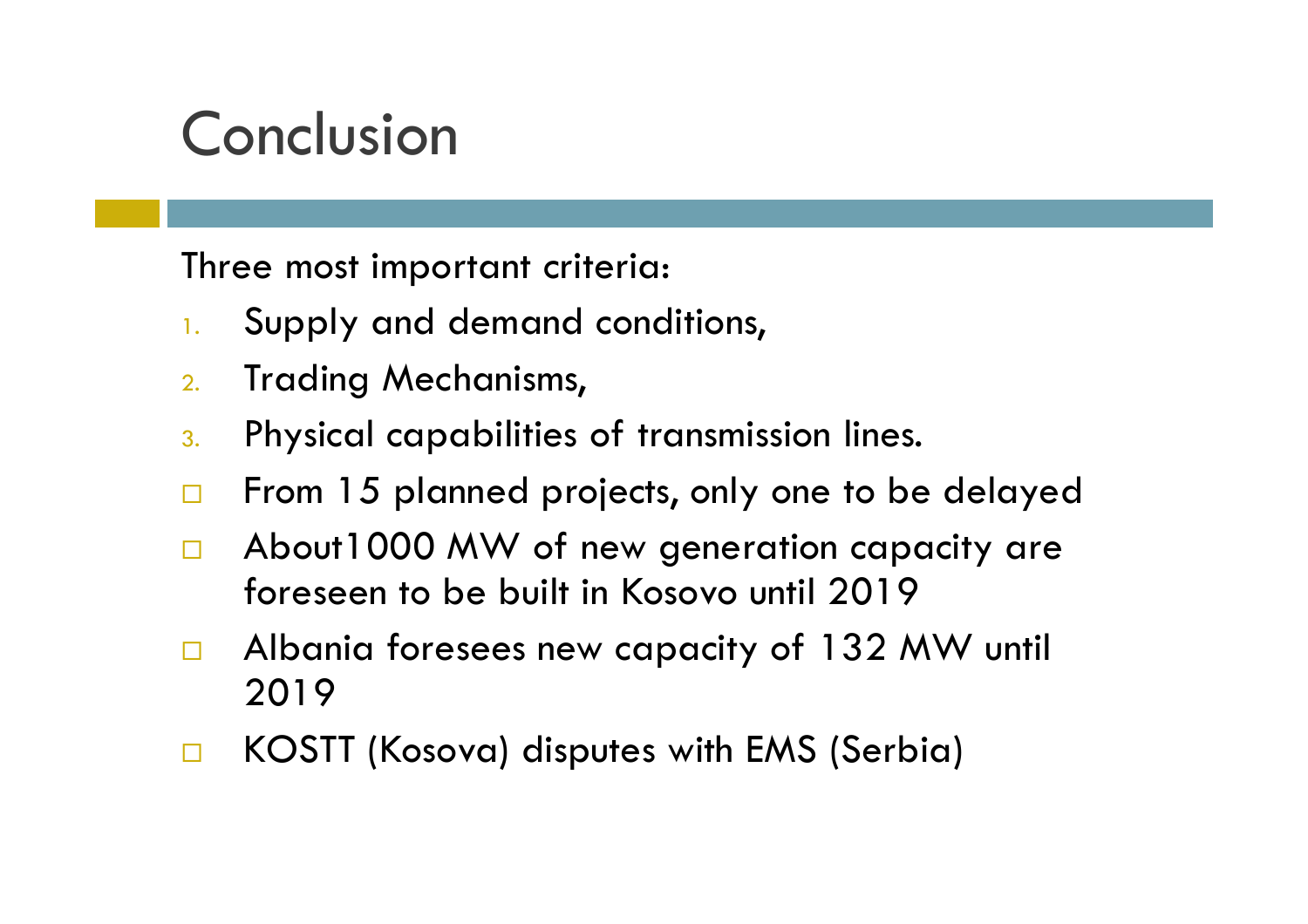#### Recommendation

- $\Box$  Investment in generation capacities in region
- $\Box$  Investments in transmission lines
- □ Harmonization of legal framework
- $\square$  Effective monitoring system
- □ Continue efforts to develop the south-east European electricity market.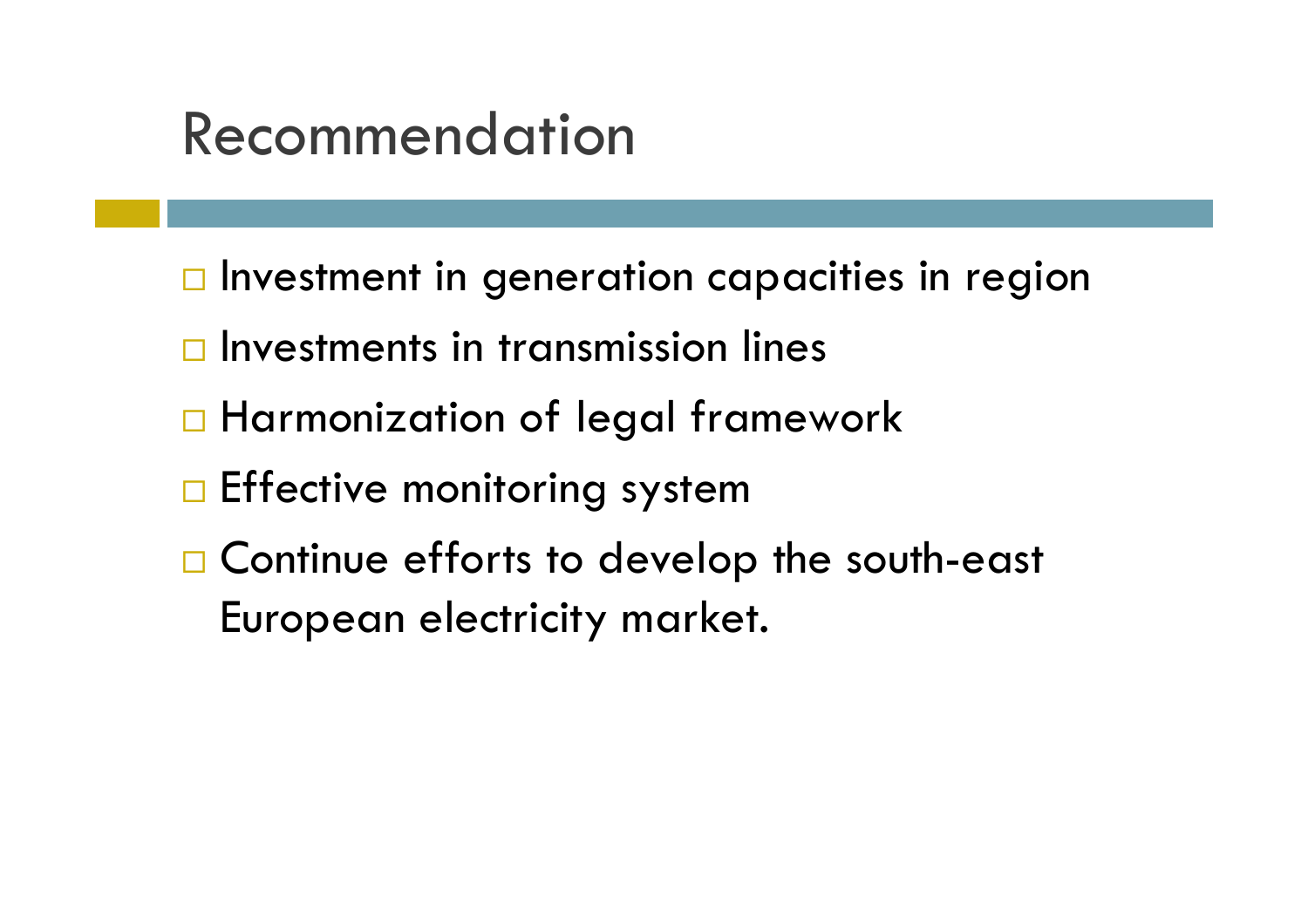#### Recommendation

- □ KOSTT needs to continue with its efforts for integration into European and regional mechanisms which provide free access to the network for market participants.
- $\Box$  It is highly recommendable for the Government of Kosovo to further continue with a project "Kosova e Re" and ensure its success.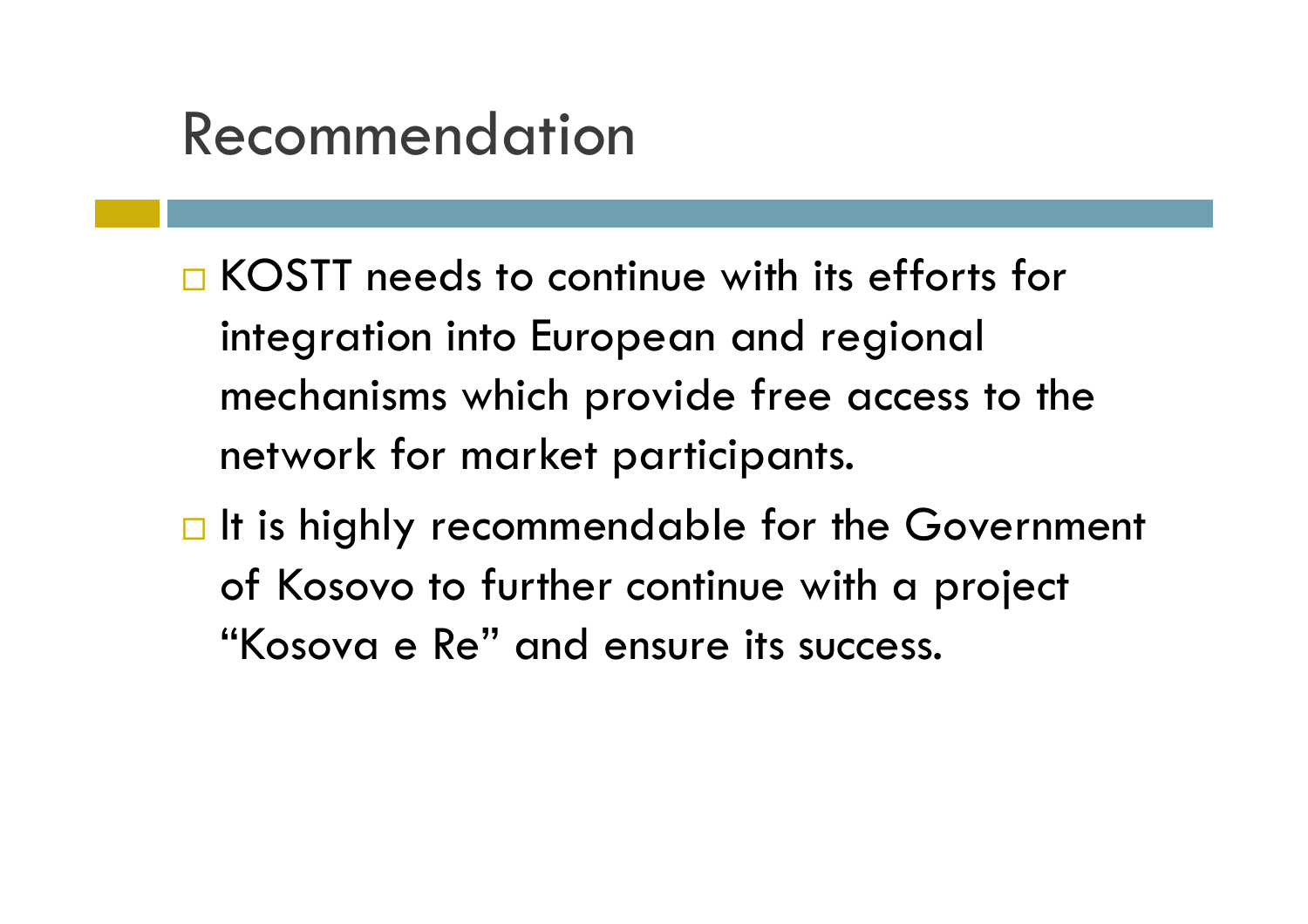#### Recommendation

- **The Kosovo government needs to enhance** efforts to continue the privatization of energy enterprises, and ensure that state involvement in them does not form a barrier for new entrants.
- □ The Kosovo government needs to continue efforts to reduce the environmental impact of lignite mining.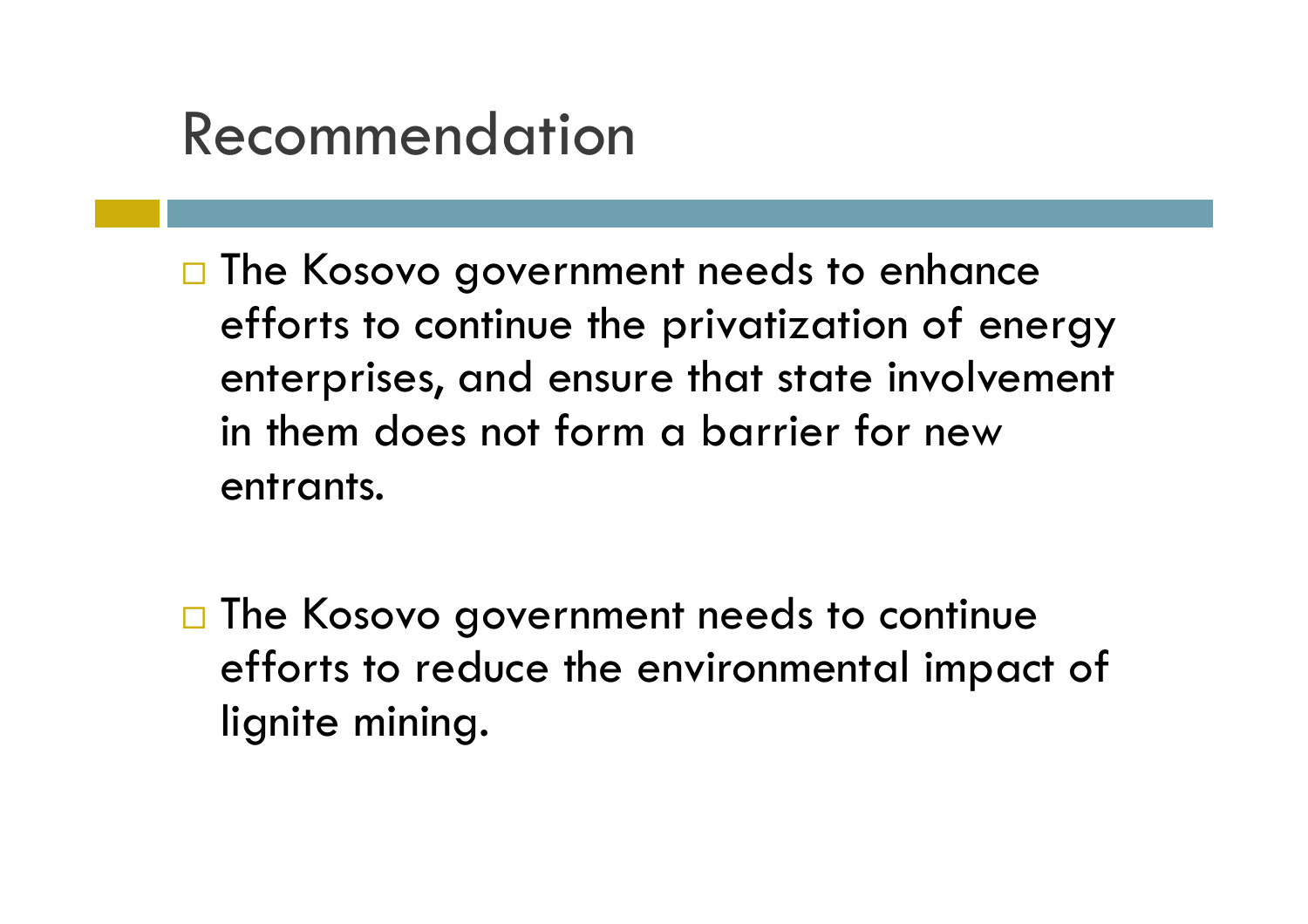#### References

- $\Box$  Fadil Ismajli, KOSTT -Challenges and opportunities of electricity industry-Kosovo Case, June 2007
- $\Box$  Ministry of Economy, Trade and Energy of Albania, Power Transmission Interconnection Lines, September 2007
- □ Facilitating East-West Electricity Trading Corridors:Trans-Adriatic Interconnections, Gabriele Manduzio, SETSO Vice Convenor, TERNA S.p.A, November 11-12, 2009
- $\Box$  Treaty establishing the Energy Community, October 2005, http://www.energycommunity.org/portal/page/portal/ENC\_HOME/ENERGY\_COMMUNITY/Legal/Treaty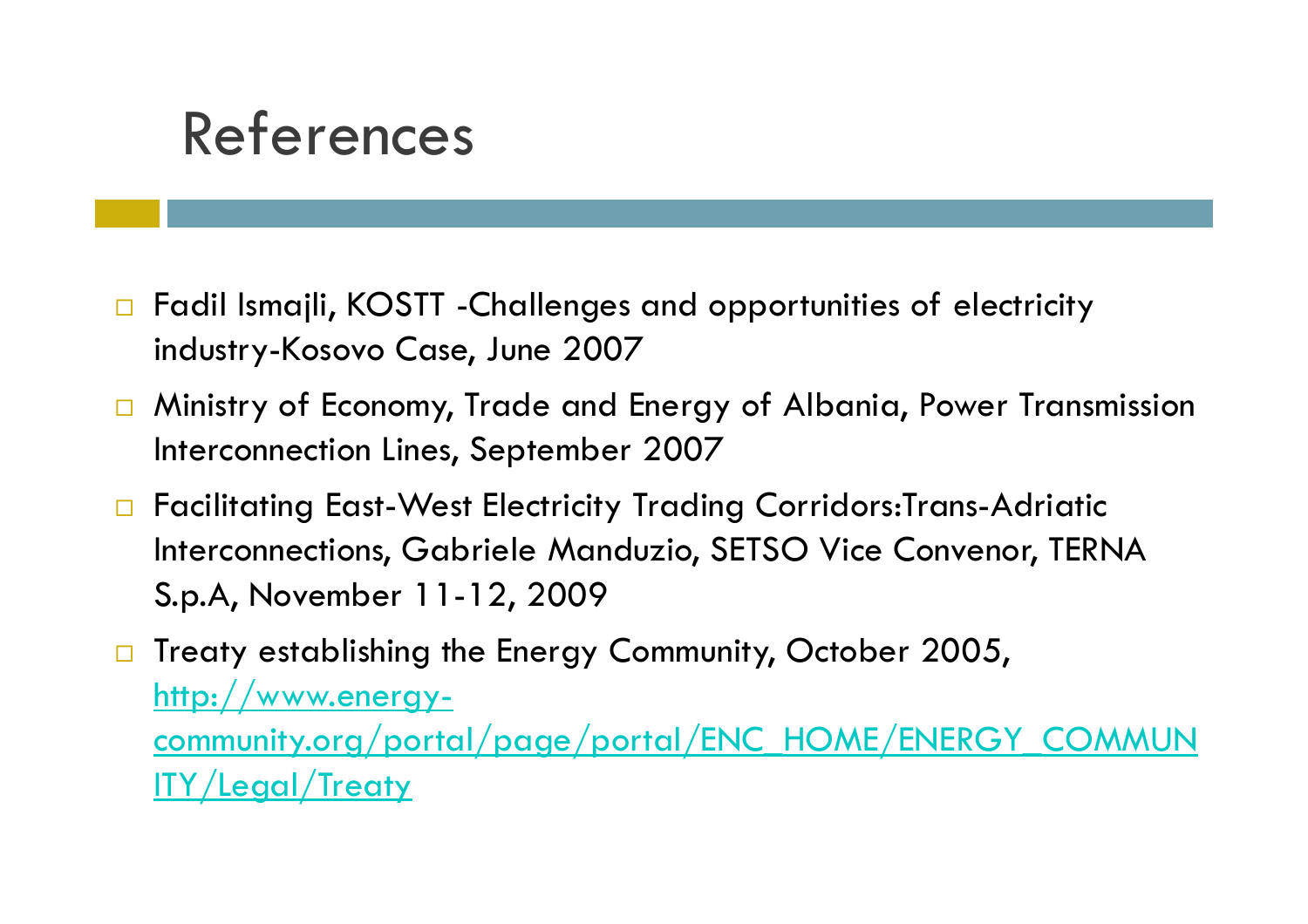#### References

- $\Box$ Directive 2003/54/EC, June 2003, http://www.energycommunity.org/portal/page/portal/ENC\_HOME/ENERGY\_COMMUNI TY/Legal/EU\_Legislation#THEACQUISONELECTRICITY
- $\square$  Regulation 1228/2003/EC, June 2003,  $\underline{\small \textsf{http://www.energy-}}$ community.org/portal/page/portal/ENC\_HOME/ENERGY\_COMMUNI TY/Legal/EU\_Legislation#THEACQUISONELECTRICITY
- $\Box$  Third legislative Package: EC Directive 2009/72 - repealing Directive 2003/54; EC Regulation 713 2009; EC Regulation 714 2009 repealing Regulation 1228/2003, August 2009, http://ec.europa.eu/energy/gas\_electricity/third\_legislative\_package \_en.htm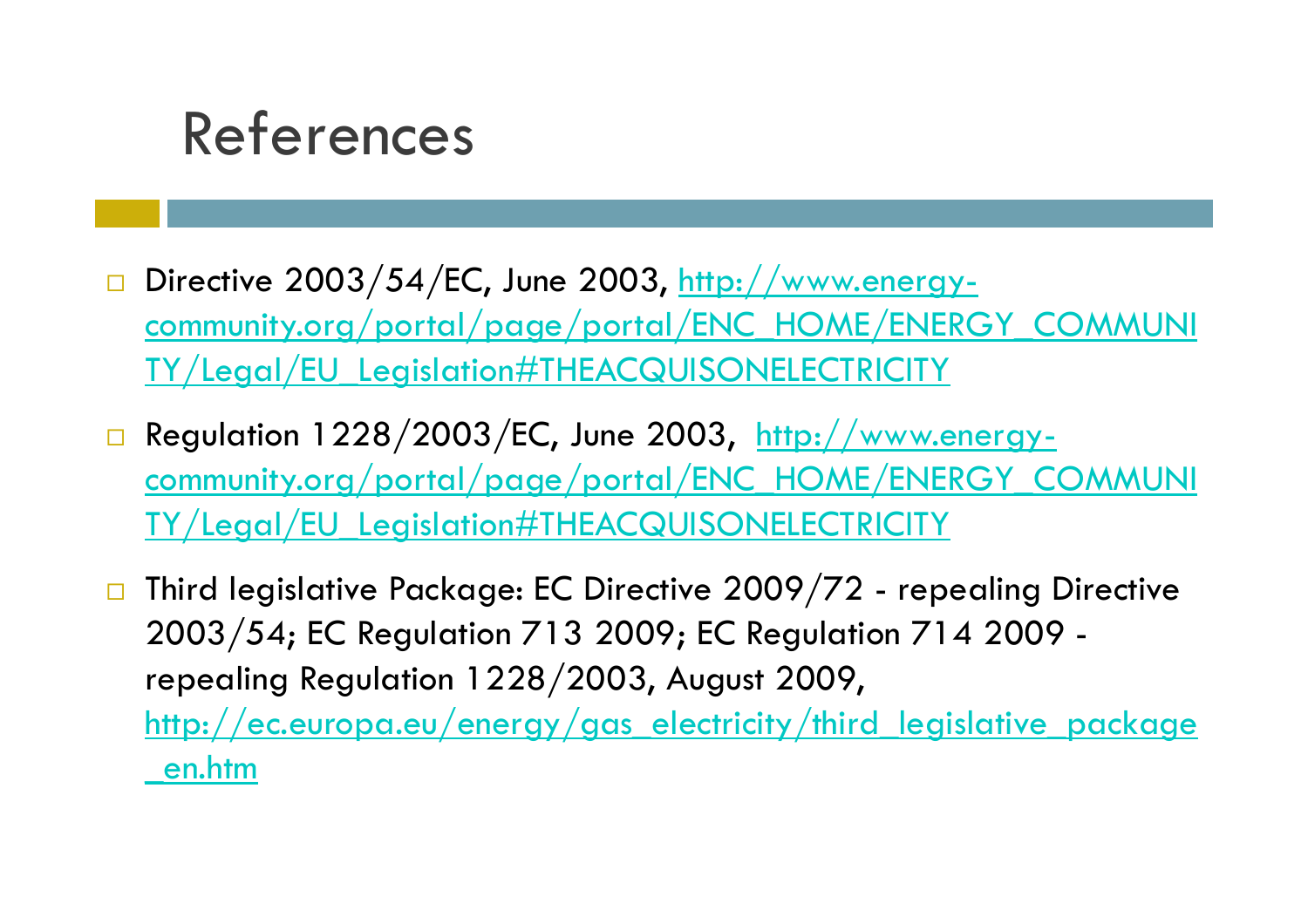#### References

- $\Box$ □ Law on Energy – 2004/8, <u>http://www.assembly-</u> kosova.org/?krye=laws&ligjid=105&lang=en
- $\Box$  $\square$  Law on Electricity – 2004/10, http://www.assemblykosova.org/?krye=laws&ligjid=107&lang=en
- $\Box$  $\square$  Law on Energy Regulator – 2004/9, http://www.assembly-

kosova.org/?krye=laws&ligjid=106&lang=en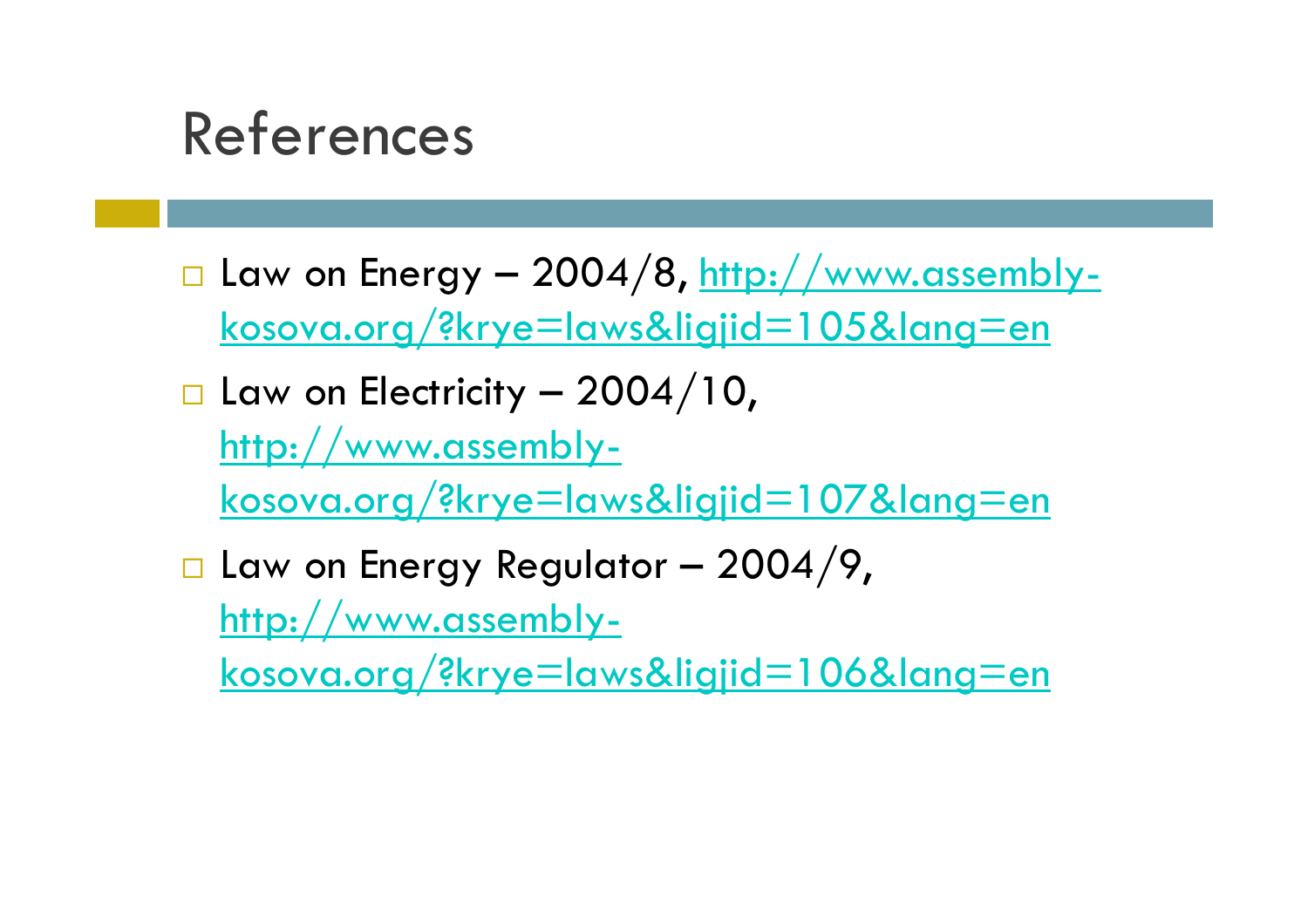#### Helpful courses

#### $\Box$ **Context and Trends**

*interdisciplinary thinking, research techniques…*

 **Breakthrough Thinking, Creativity & Innovation**  $\Box$ *problem solving, change mngt., decision making…*

#### $\Box$ **Strategic Process of Service Firms**

*org. structures, procedures, policies and growth strategies…*

#### **Advanced Project Management**   $\Box$

*best practices of PM, proj. portfolio mngt., multi national cultures…*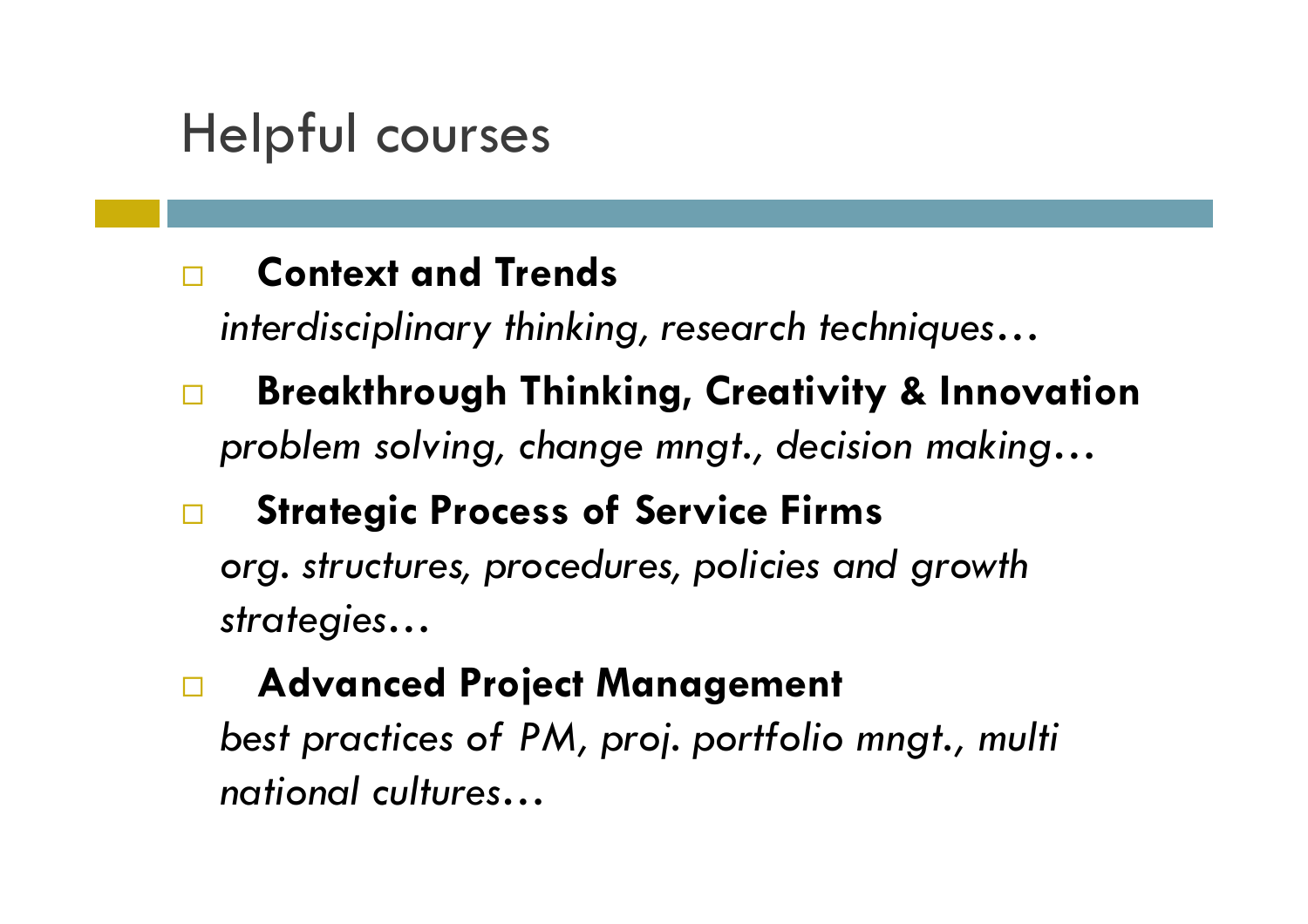### *Acknowledgments*

- My Family
- □ Mr. Arben KLLOKOQI
- □Mr. Fadil ISMAJLI
- □ Professor Brian Bowen
- $\Box$  I would like to thank all people who have helped and inspired me during my master study at AUK/RIT.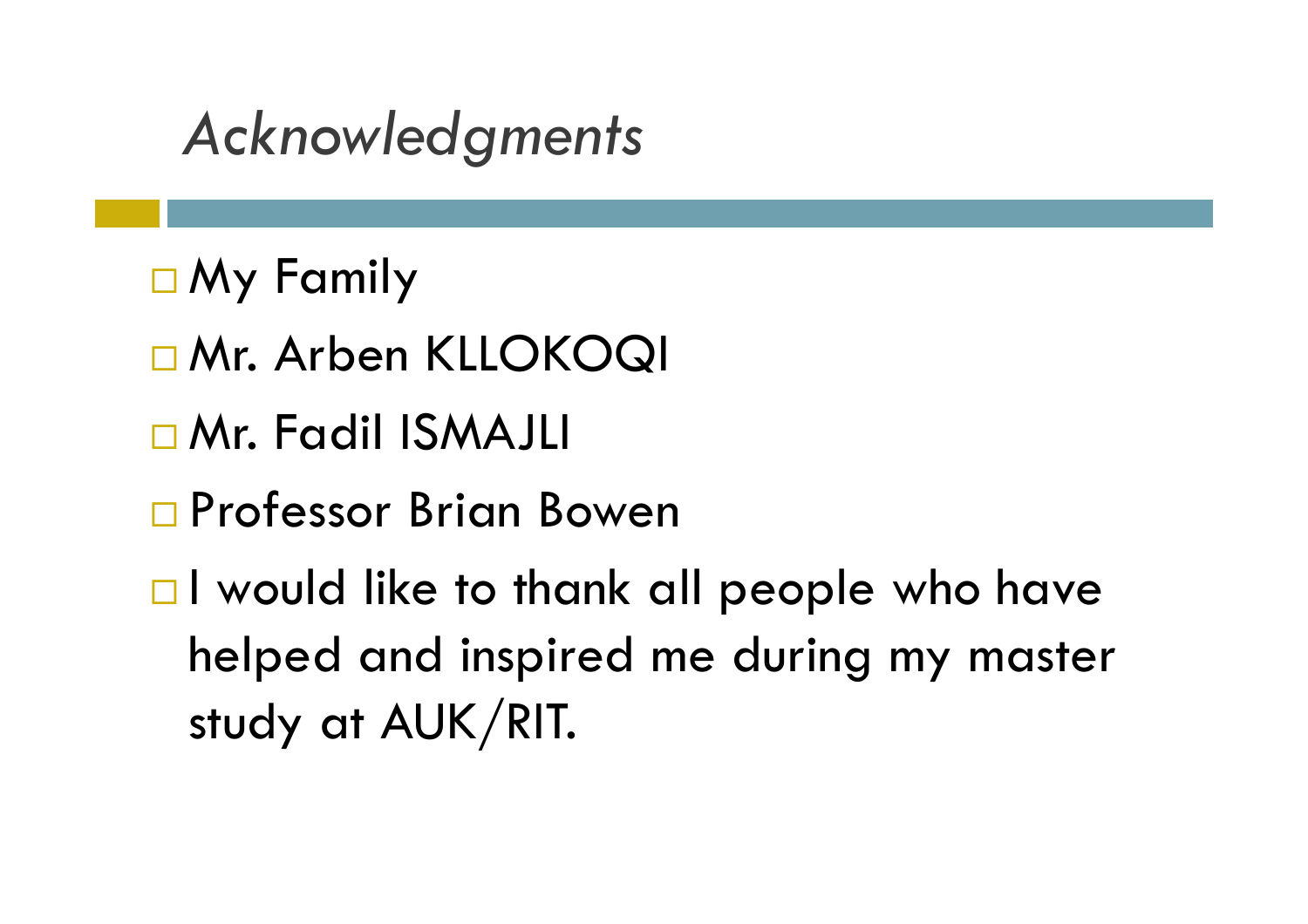### FINAL REPORT

Brian H. Bowen, PhD Director for Graduate Programs & Research RIT-AUK Center for Energy & Natural Resources American University in Kosovo Germia Park, Prishtina 10,000

# bbowen@aukonline.org